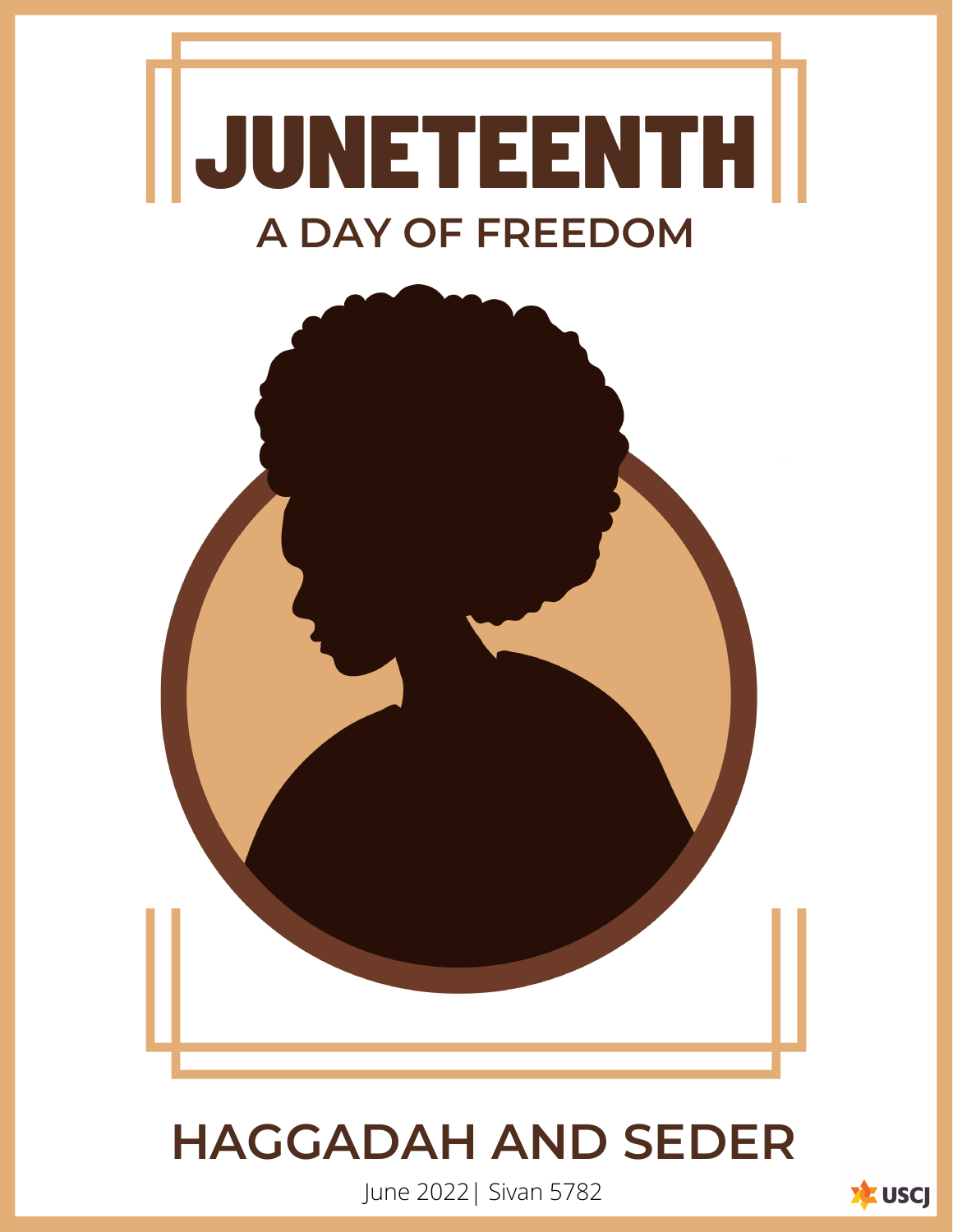#### **Introduction**

We offer this Juneteenth Haggadah as the start of a conversation. Over the past few years, many of our Jewish communities have been grappling with the existence of inequities within our own communal spaces and have desired to listen to and embrace those within our walls that we may not have always seen in the beauty of all of their intertwined identities. As we unpack what it means to be created B'tzelem Elohim, we are taking on a commitment to live in the promise of our freedom. We are not truly free as a people, until all of us are free.

Much of the Exodus story is part of the fabric of Black Americans whether they identify as American Descendants of Slavery or not. Enslaved people held the story of Moses and aspired for the Exodus to be their origin story as well. These themes are present in Black churches and have been passed down in negro spirituals for generations. Those of us who hold the identities of being both Black and Jewish have often felt that we cannot separate the history of our ancestors as enslaved people from the Passover story.

You may ask yourself, 'but how is this Jewish?' and 'why should we mark this day as a Jewish people?' Though it is a dark part of our Jewish history, it is part of the American Jewish story that, according to data presented in Struggles in the Promised Land, approximately 5000 Jews out of an estimated 150,000 American Jews owned slaves on this soil. While that may have accounted for a mere 1.25% of the slave owning population in America, it was not 0. We laud the accomplishments of Judah P. Benjamin as the first Jewish American politician and his rise through the political ranks to become Secretary of State, but we minimize the slave owning part of his story and that he was a vocal pro-slavery advocate. Most of us are unaware that at a synagogue in Manhattan, NY in 1861 Rabbi Raphall gave a sermon where he used the Torah to defend the institution of slavery. Bible View of Slavery was so popular that it was delivered to a packed house of ticket holders a second time and printed and distributed across the country and held up as the American Jewish position on slavery. We don't tell the story of how when Rabbi Einhorn spoke out against this position and argued that slavery was against Jewish values, a riot broke out and the crowd sought to tar and feather him. On the actions of a few during the Civil Rights movement, we hold onto the idea that standing up for racial justice is in our Jewish DNA but do not talk about the Sol Teppers who fought to uphold segregation. To mark Juneteenth in our Jewish spaces is to recognize that we, too, have been part of the "smog." It is also to recognize that our collective liberation is bound together. In Hebrew we say עם אחד בלב אחד (am echad b'lev echad] and we are, indeed, one people with one heart.

This Juneteenth Seder practice and Haggadah are living documents. As the marking of Juneteenth grows as a value in our communities (in the same ways that many of us have embraced Pride Shabbat), our guide will become enriched. We have called on our ancestors to create this Juneteenth Haggadah. We hope that you will use this as a guide in your communities to deepen the work you're engaged in and to expand the conversations around your Shabbat and Kiddush tables.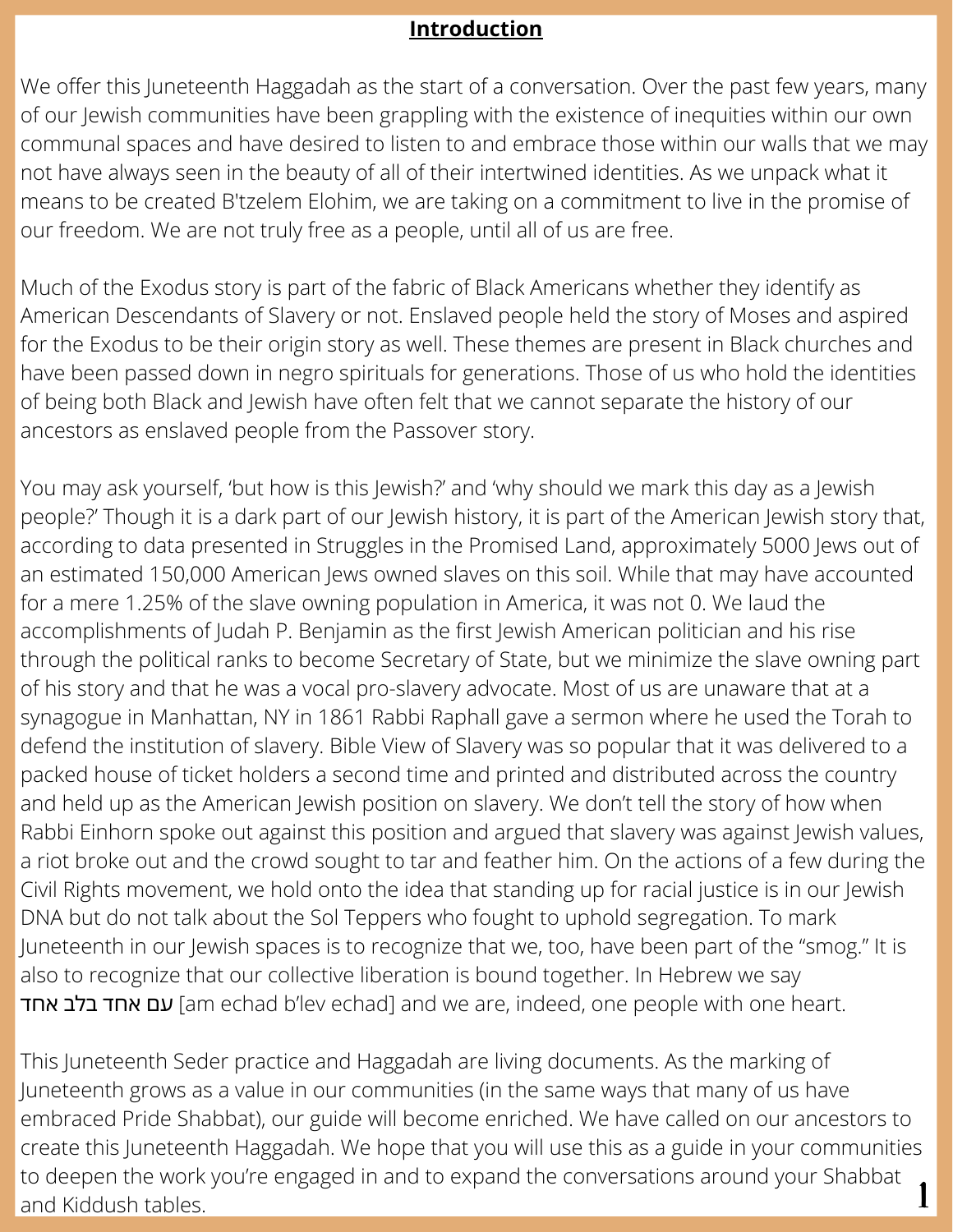# **Acknowledgments**

As you're preparing your seder tables, use the items listed on **Festive Meal** (p24) to help you choose the Red Foods, BBQ Foods and Foods of Prosperity that you will feature.

Though this Haggadah is reminiscent of the Passover Seder that calls on us to envision ourselves in the celebratory moment when we were freed from bondage in Egypt, for those marking Juneteenth, the ancestral memory is much more recent. For those descended from chattel slavery, this holiday evokes deep reflection more akin to Yom Hashoah.

Thank you to Heather Miller, Gulienne Rollins-Rishon, Sasha King and USCJ for bringing this project to life.

Dedicated to JR E Lee, the Juneteenth educator who helped found the Urban League, FAMU, and the National Colored Teachers Association and his parents John and Mary (Mayes) Lee who were liberated on Juneteenth.

Heather also wanted to add a special dedication to her ancestor Marthie, whose body was used against her will by two generations of enslavers. Without her and the atrocities she endured, at least one of her children would not have been able to escape and she would not exist.

Selah.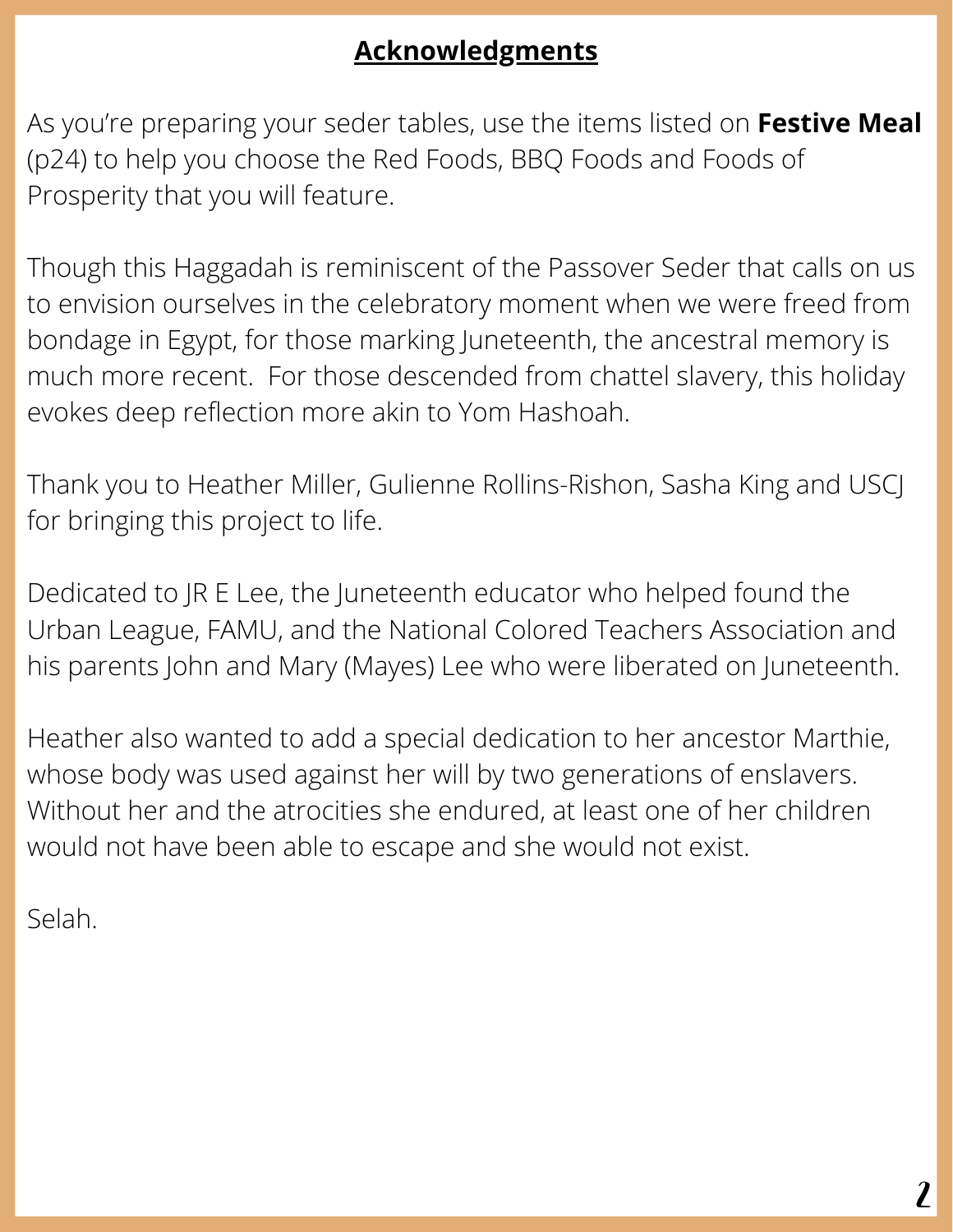# **Candle Lighting**

Both Chanukah and Kwanzaa share the practice of candle lighting. On Chanukah we light candles to acknowledge the miracle of a victory despite insurmountable odds. It signals the perseverance of the Jewish people. On the Pan-African holiday of Kwanzaa, candles are lit on a Kinara to represent the core principles of the Kwaida philosophy that uphold the values of family, community and culture. The colors of the candles represent the people, the blood that unites people with African ancestry and the rich African land. Note that the colors of Juneteenth, however, are red, white and blue because it is an American holiday.

We also welcome Shabbat with candle lighting. We light candles to celebrate the creation of the world and elevate the dignity of our day of rest. As you light candles on this Juneteenth Shabbat, we invite you to embody not only the blessing but also to allow space to create a moment of mindfulness. As you speak the words of the blessing, inhale your vision of the unity of our Jewish people and on your exhale, feel yourself renewed in your ongoing pursuit of racial justice.

Upon lighting this candle we say Shehekiyanu and give thanks for bringing us to this moment. We are grateful that we have been brought to this time in our history where we can stand in solidarity with the Black Jews in our communities and the American Descendants of Slavery within our 'gates.'

## **Hebrew**

# ָבָּרוּךְ אַתָּה ה' אֱלֹהֵינוּ מֶלֶךְ הָעוֹלָם, שֶׁהֶחֱיָנוּ וְקִיְּמָנוּ וְהִגִיעָנוּ לַזְּמַן הַזֶּה.

## English

Blessed are You Hashem our God King of the universe, who has granted us life, sustained us, and enabled us to reach this occasion.

## Transliterated

Baruch Atah Adonai, Eloheinu Melech Haolam, Shehecheyanu Ve'Kiyemanu Ve'Higianu La'Zman Hazeh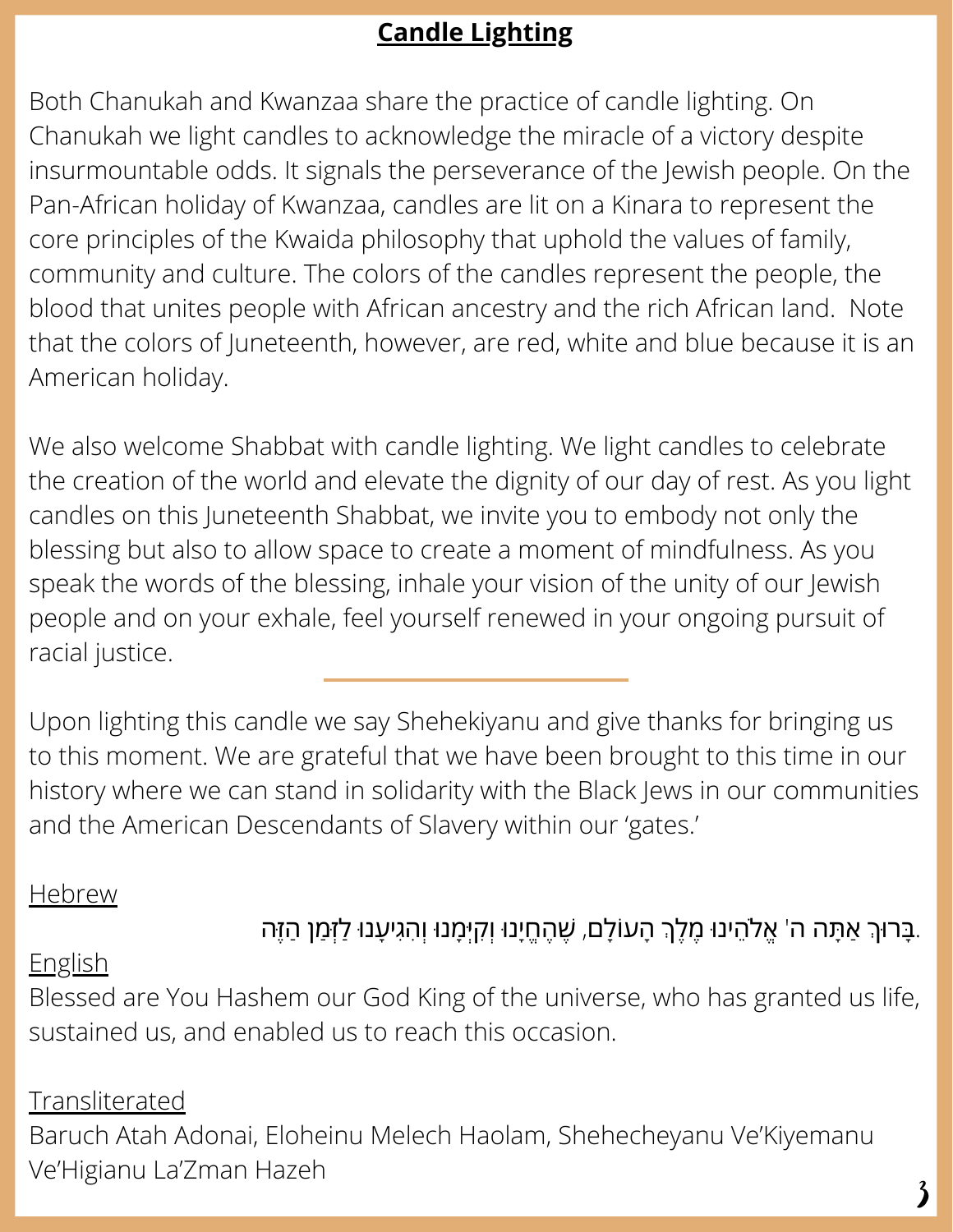# **Ma Nishtana for Juneteenth**

How is this seder different from our other Seders?

We usually celebrate national holidays with the American flag? Why do we have another flag on this holiday?

Why do we call this holiday Juneteenth when it used to be called Jubilee?

On this night we eat foods of prosperity.

Why is this holiday celebrated on June 19?

The QR Code below links to an audio-visual "Ma Nishtana", in the form of a pre-recorded panel discussion asking and answering questions about Juneteenth from an academic, anecdotal, and Jewish perspective

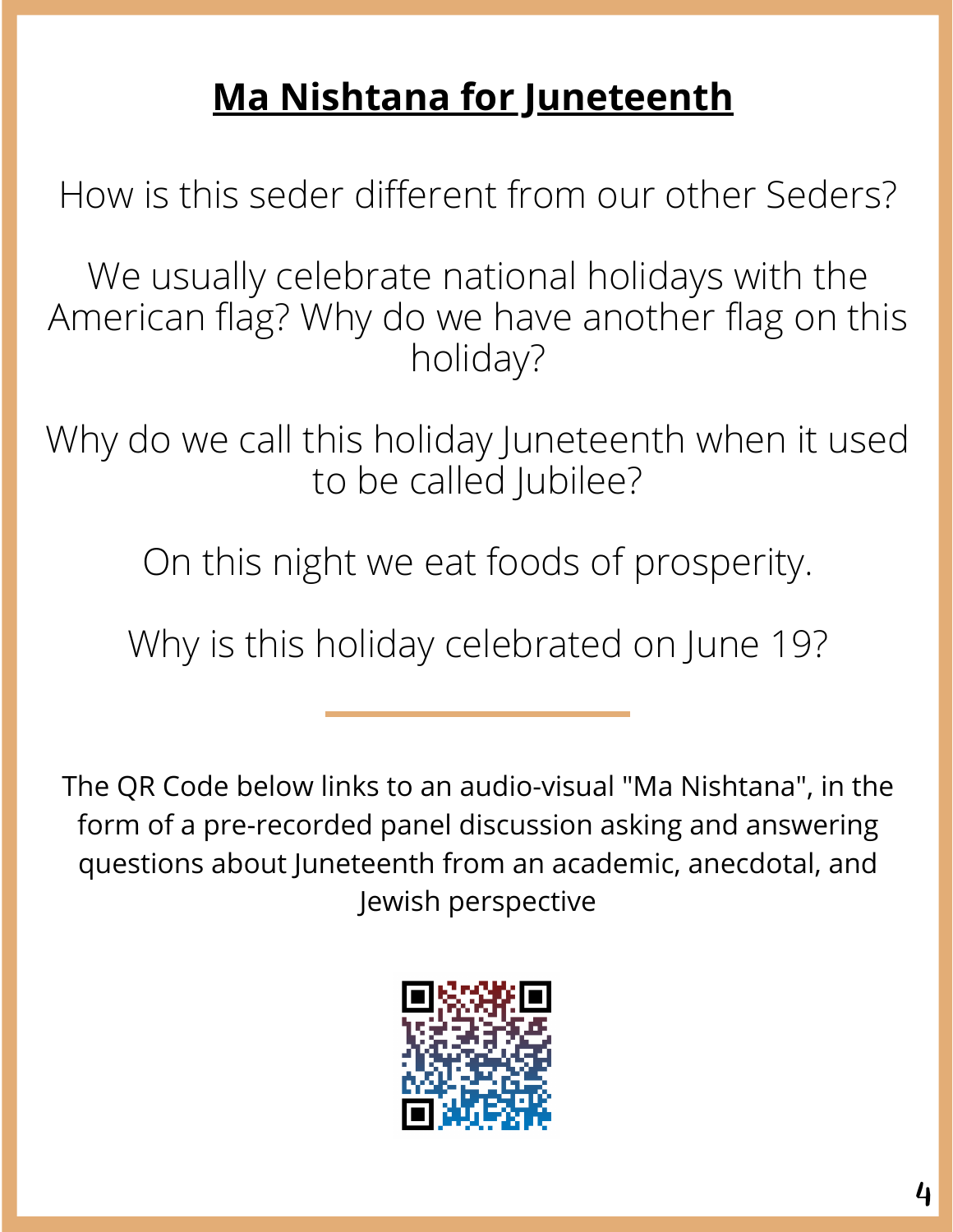# **Swing Low, Sweet [Chariot](https://www.youtube.com/watch?v=HYbRwSjAir4)**[\\*](https://www.youtube.com/watch?v=HYbRwSjAir4) **by [Wallace](https://www.youtube.com/watch?v=HYbRwSjAir4) Wills**

Swing low, sweet chariot Coming for to carry me home Swing low, sweet chariot Coming for to carry me home

I looked over Jordan, and what did I see Coming for to carry me home A band of angels coming after me Coming for to carry me home

# (Chorus)

If you get there before I do Coming for to carry me home Tell all my friends I'm coming, too Coming for to carry me home

# (Chorus)

I'm sometimes up and sometimes down Coming for to carry me home But still my soul feels heavenly bound Coming for to carry me home

Swing low, sweet chariot Coming for to carry me home Swing low, sweet chariot Coming for to carry me home The brightest day that I can say Coming for to carry me home When [G-d] washed my sins away Coming for to carry me home Swing low, sweet chariot Coming for to carry me home Swing low, sweet chariot Coming for to carry me home

If I get there before you do Coming for to carry me home I'll cut a hole and pull you through Coming for to carry me home



5

**\*This song is one that is traditionally sung by ADOS communities on Juneteenth. For communities using this Haggadah outside of the ADOS and Black community, we ask that you listen to the linked recording and hold discussions about the imagery in the lyrics and refrain from singing so that this does not become an appropriative practice for your community.**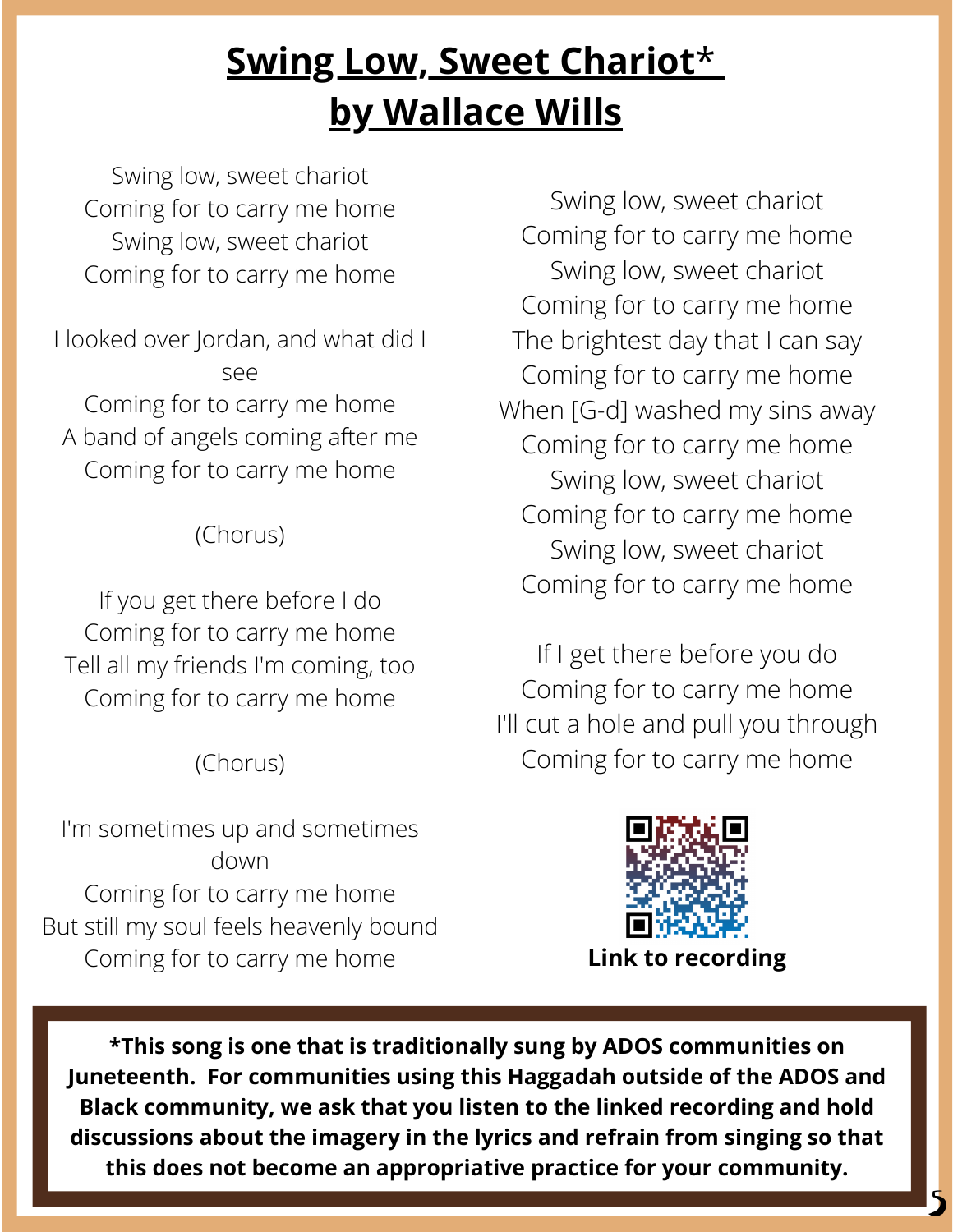# **Maggid: The Story of Juneteenth**

Juneteenth is the oldest known celebration commemorating the complete ending of legal slavery in the United States. Dating back to 1865, it was on June 19th that the Union soldiers, led by Major General Gordon Granger, landed at Galveston, Texas with news that the war had ended and that the enslaved were now free. Note that this was two and a half years after President Lincoln's Emancipation Proclamation - which had become official January 1, 1863. The Emancipation Proclamation had little impact on the Texans due to the minimal number of Union troops to enforce the new Executive order. However, with the surrender of General Lee in April of 1865, and the arrival of General Granger's regiment, the forces were finally strong enough to influence and overcome the resistance.

Later attempts to explain this two and a half year delay in the receipt of this important news have yielded several versions that have been handed down through the years. Often told is the story of a messenger who was murdered on his way to Texas with the news of freedom. Another, is that the news was deliberately withheld by the enslavers to maintain the labor force on the plantations. And still another, is that federal troops actually waited for the slave owners to reap the benefits of one last cotton harvest before going to Texas to enforce the Emancipation Proclamation. All or none of them could be true. For whatever the reason, conditions in Texas remained status quo well beyond what was statutory.

#### **General Order Number 3**

One of General Granger's first orders of business was to read to the people of Texas, General Order Number 3 which began most significantly with:

"The people of Texas are informed that in accordance with a Proclamation from the Executive of the United States, all slaves are free. This involves an absolute equality of rights and rights of property between former masters and slaves, and the connection heretofore existing between them becomes that between employer and free laborer."

The reactions to this profound news ranged from pure shock to immediate jubilation. While many lingered to learn of this new employer to employee relationship, many left before these offers were completely off the lips of their former 'masters' - attesting to the varying conditions on the plantations and the realization of freedom. Even with nowhere to go, many felt that leaving the plantation would be their first grasp of freedom. North was a logical destination and for many it represented true freedom, while the desire to reach family members in neighboring states drove the some into Louisiana, Arkansas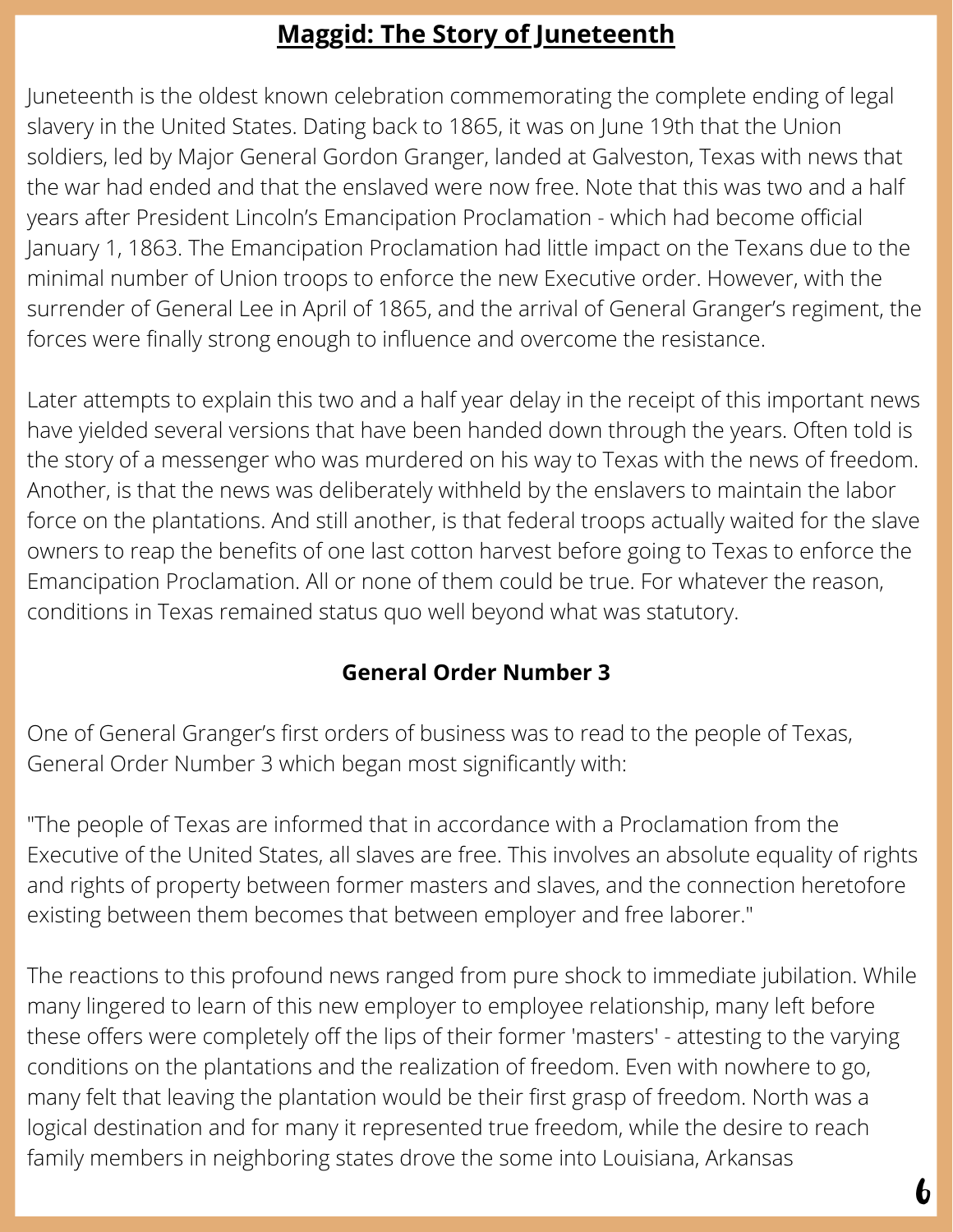and Oklahoma. Settling into these new areas as free men and women brought on new realities and the challenges of establishing a heretofore non-existent status for black people in America. Recounting the memories of that great day in June of 1865 and its festivities would serve as motivation as well as a release from the growing pressures encountered in their new territory. The celebration of June 19th was coined "Juneteenth" and grew with more participation from descendants. The Juneteenth celebration was a time for reassuring each other, for praying and for gathering remaining family members.

Juneteenth continued to be highly revered in Texas decades later, with many former slaves and descendants making an annual pilgrimage back to Galveston on this date.

# **Juneteenth Festivities and Food**

A range of activities were provided to entertain the masses, many of which continue in tradition today. Rodeos, fishing, barbecuing and baseball are just a few of the typical Juneteenth activities you may witness today. Juneteenth almost always focused on education and self improvement. Thus often guest speakers are brought in and the elders are called upon to recount the events of the past. Prayer services were also a major part of these celebrations.

Certain foods became popular and subsequently synonymous with Juneteenth celebrations such as strawberry soda-pop. More traditional and just as popular was the barbecuing, through which Juneteenth participants could share in the spirit and aromas that their ancestors - the newly emancipated African Americans, would have experienced during their ceremonies. Hence, the barbecue pit is often established as the center of attention at Juneteenth celebrations.

Food was abundant because everyone prepared a special dish. Meats such as lamb, pork and beef which not available everyday were brought on this special occasion. A true Juneteenth celebrations left visitors well satisfied and with enough conversation to last until the next.

Dress was also an important element in early Juneteenth customs and is often still taken seriously, particularly by the direct descendants who can make the connection to this tradition's roots. During slavery there were laws on the books in many areas that prohibited or limited the dressing of the enslaved. During the initial days of the emancipation celebrations, there are accounts of former slaves tossing their ragged garments into the creeks and rivers to adorn clothing taken from the plantations belonging to their former 'masters'.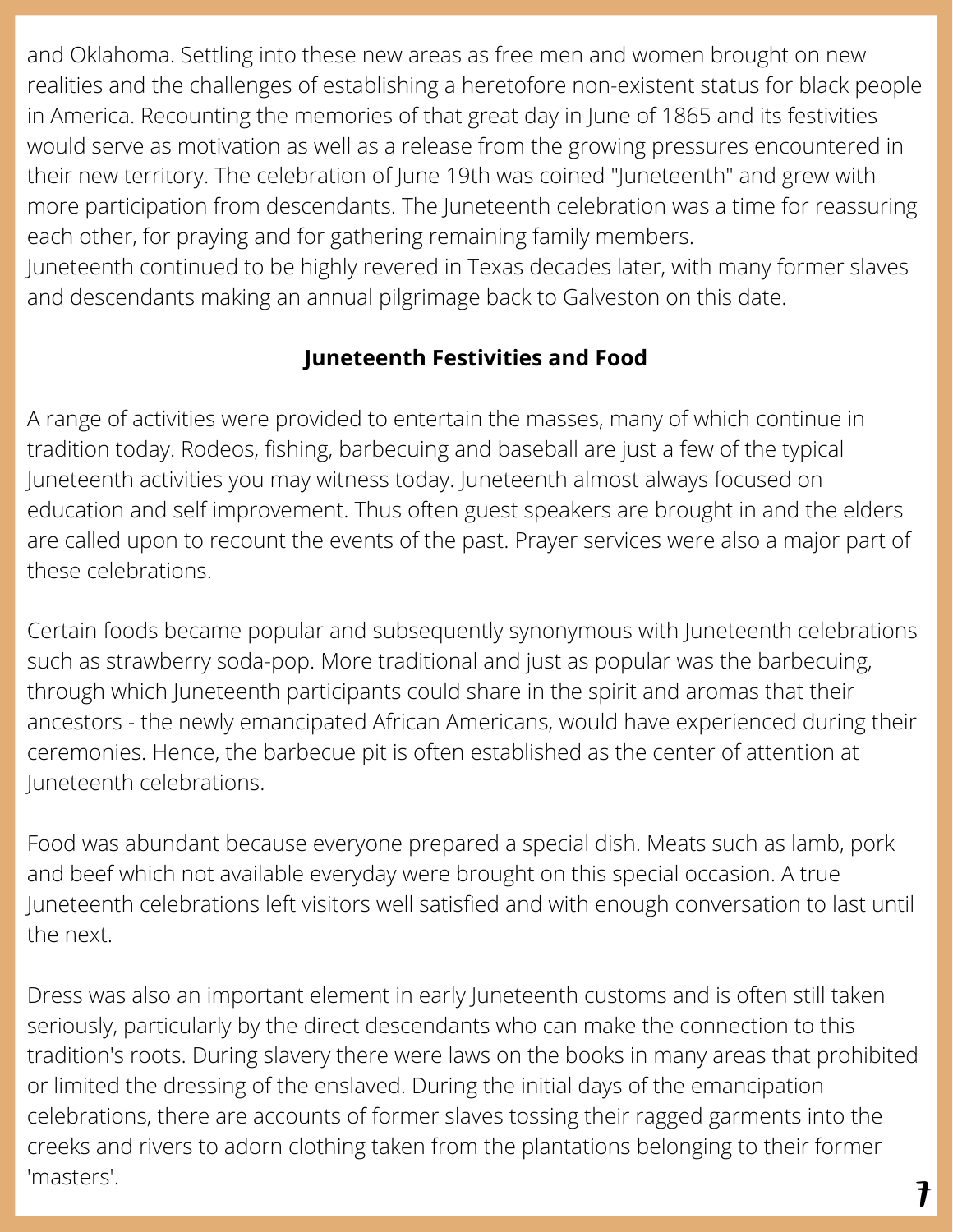#### **Juneteenth and Society**

In the early years, little interest existed outside the African American community in participation in the celebrations. In some cases, there was outwardly exhibited resistance by barring the use of public property for the festivities. Most of the festivities found themselves out in rural areas around rivers and creeks that could provide for additional activities such as fishing, horseback riding and barbecues. Often the church grounds was the site for such activities. Eventually, as African Americans became land owners, land was donated and dedicated for these festivities. One of the earliest documented land purchases in the name of Juneteenth was organized by Rev. Jack Yates.

This fund-raising effort yielded \$1000 and the purchase of Emancipation Park in Houston, Texas. In Mexia, the local Juneteenth organization purchased Booker T. Washington Park, which had become the Juneteenth celebration site in 1898. There are accounts of Juneteenth activities being interrupted and halted by white landowners demanding that their laborers return to work.

However, it seems most allowed their workers the day off and some even made donations of food and money. For decades these annual celebrations flourished, growing continuously with each passing year. In Booker T. Washington Park, as many as 20,000 African Americans once flowed through during the course of a week, making the celebration one of the state's largest.

#### **Juneteenth Celebrations Decline**

Economic and cultural forces provided for a decline in Juneteenth activities and participants beginning in the early 1900's. Classroom and textbook education in lieu of traditional home and family-taught practices stifled the interest of the youth due to less emphasis and detail on the activities of former slaves. Classroom text books proclaimed Lincoln's Emancipation Proclamation of January 1, 1863 as the date signaling the ending of slavery - and little or nothing on the impact of General Granger's arrival on June 19th.

The Depression forced many people off the farms and into the cities to find work. In these urban environments, employers were less eager to grant leaves to celebrate this date. Thus, unless June 19th fell on a weekend or holiday, there were very few participants available. July 4th was the already established Independence holiday and a rise in patriotism steered more toward this celebration.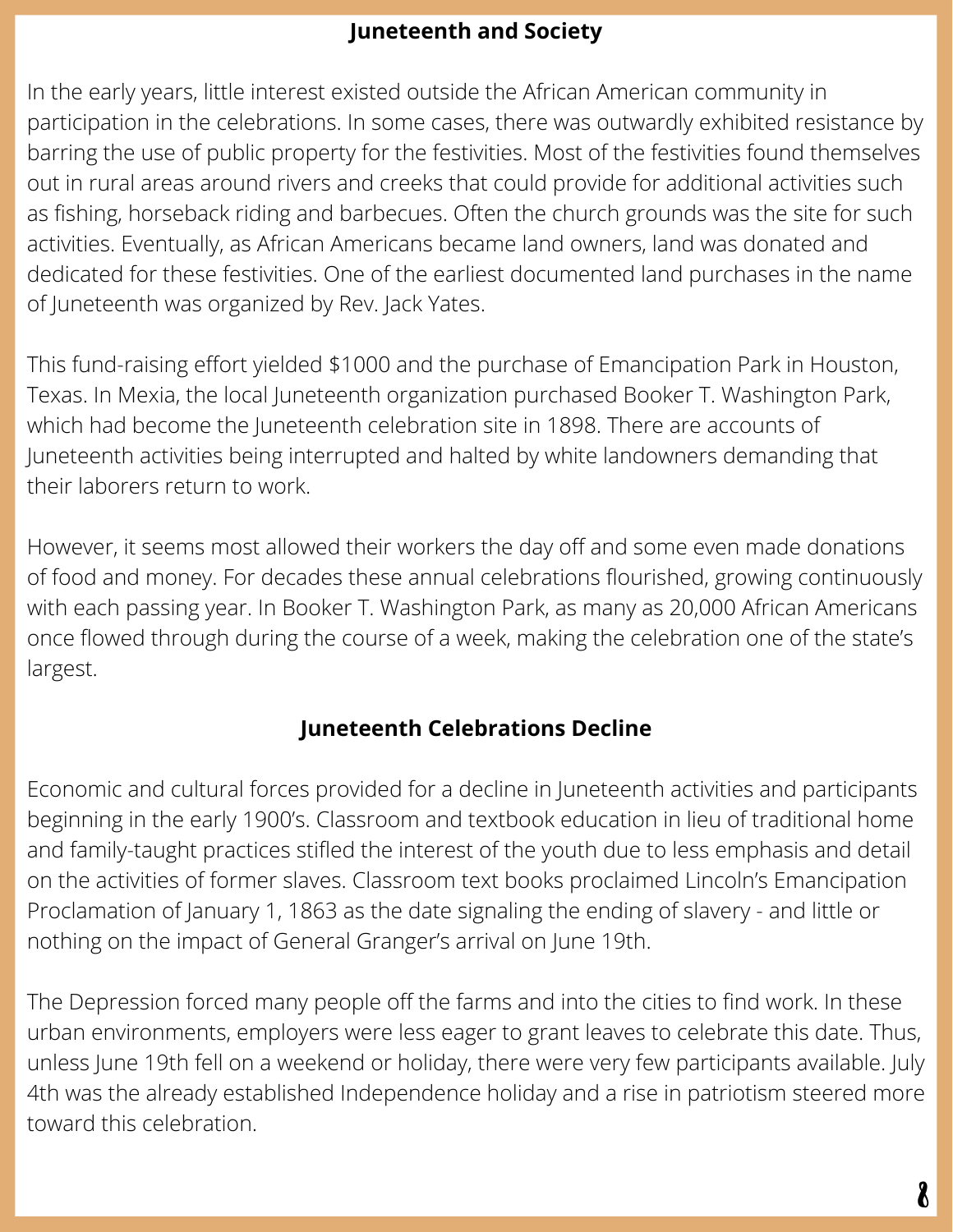#### **Resurgence**

The Civil Rights movement of the 50's and 60's yielded both positive and negative results for the Juneteenth celebrations. While it pulled many of the African American youth away and into the struggle for racial equality, many linked these struggles to the historical struggles of their ancestors. This was evidenced by student demonstrators involved in the Atlanta civil rights campaign in the early 1960's, whom wore Juneteenth freedom buttons. Again in 1968, Juneteenth received another strong resurgence through Poor Peoples March to Washington D.C..

Rev. Ralph Abernathy's call for people of all races, creeds, economic levels and professions to come to Washington to show support for the poor. Many of these attendees returned home and initiated Juneteenth celebrations in areas previously absent of such activity. In fact, two of the largest Juneteenth celebrations founded after this March are now held in Milwaukee and Minneapolis.

#### **Texas Blazes the Trail**

On January 1, 1980, Juneteenth became an official state holiday through the efforts of Al Edwards, an African American state legislator. The successful passage of this bill marked Juneteenth as the first emancipation celebration granted official state recognition. Representative Edwards has since actively sought to spread the observance of Juneteenth all across America.

#### **Juneteenth In Modern Times**

Throughout the 80's and 90's Juneteenth has continued to enjoy a growing and healthy interest from communities and organizations throughout the country. Institutions such as the Smithsonian, the Henry Ford Museum and others have begun sponsoring Juneteenthcentered activities. In recent years, a number of National Juneteenth Organizations have arisen to take their place along side older organizations - all with the mission to promote and cultivate knowledge and appreciation of African American history and culture.

Juneteenth today, celebrates African American freedom while encouraging self-development and respect for all cultures. As it takes on a more national and even global perspective, the events of 1865 in Texas are not forgotten, for all of the roots tie back to this fertile soil from which a national day of pride is growing. The future of Juneteenth looks bright as the number of cities and states come on board and form local committees and organizations to coordinate the activities. Communication and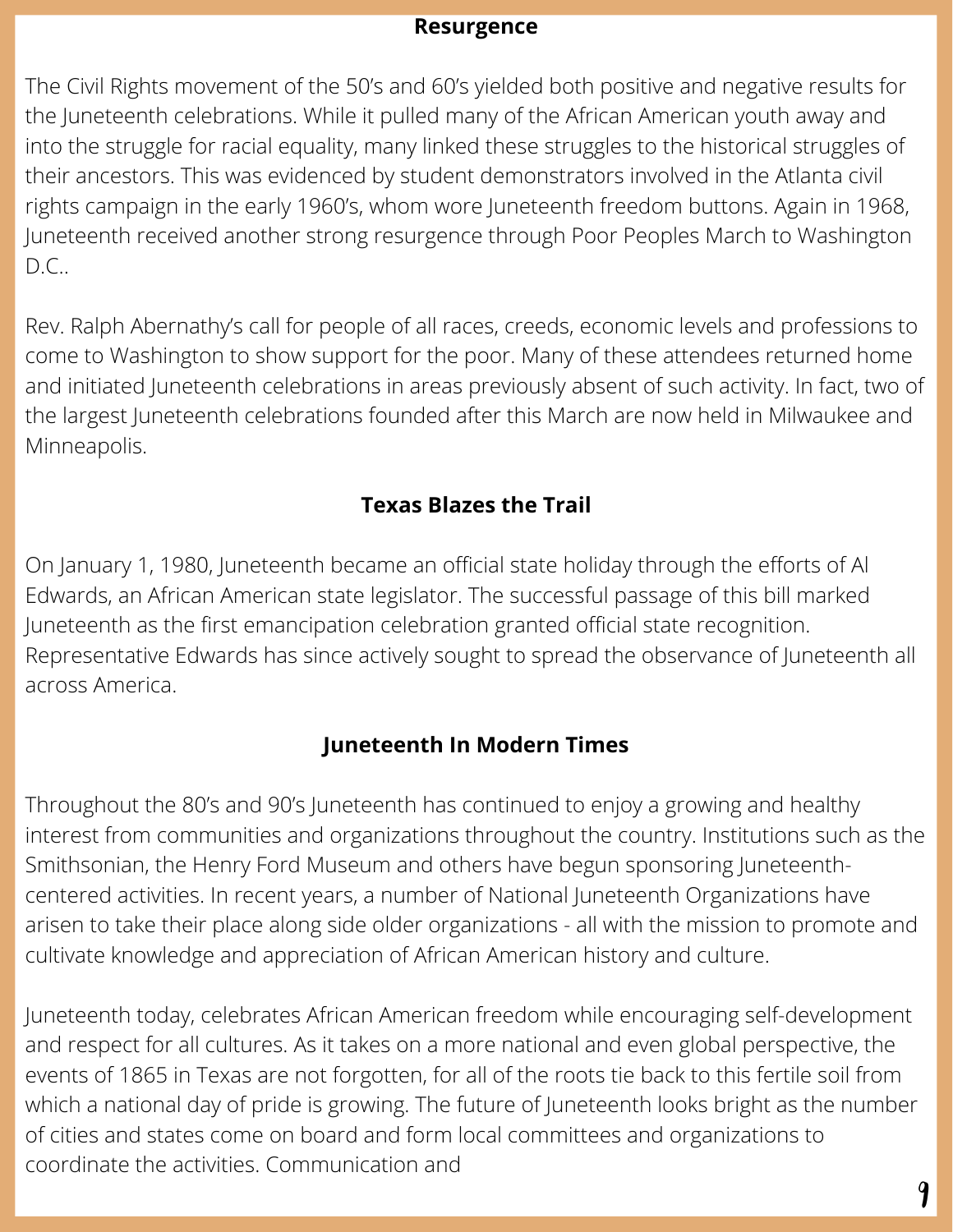networking is vital. A sharing of lessons learned throughout all organizations will help expedite this growth while minimizing waste and risks. Thus, it is important to communicate its existence to one and all.

History of Juneteenth ©Juneteenth.com 1996-2005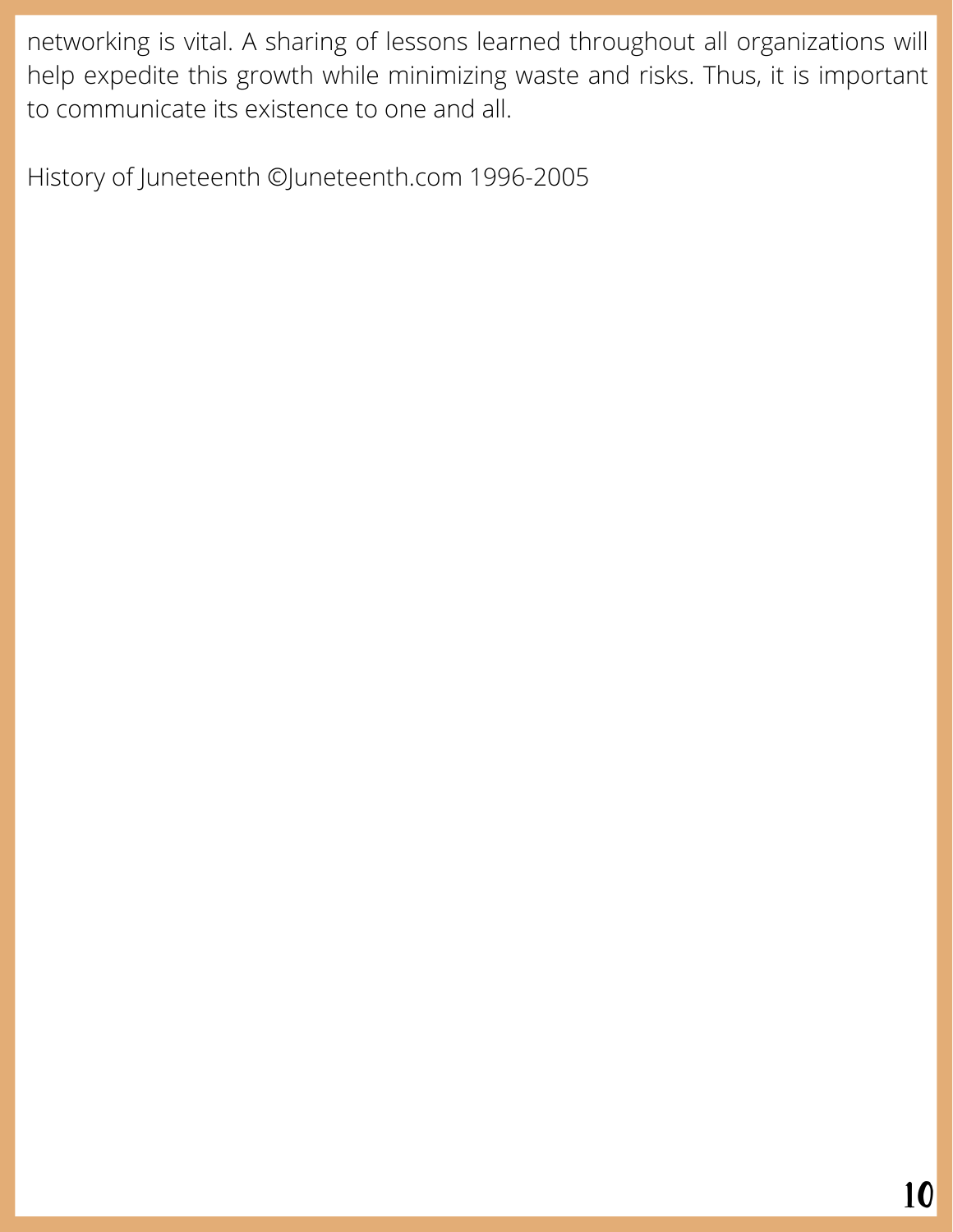## **Emancipation Proclamation**

January 1, 1863 A Transcription

By the President of the United States of America: A Proclamation.

Whereas, on the twenty-second day of September, in the year of our Lord one thousand eight hundred and sixty-two, a proclamation was issued by the President of the United States, containing, among other things, the following, to wit:

"That on the first day of January, in the year of our Lord one thousand eight hundred and sixty-three, all persons held as slaves within any State or designated part of a State, the people whereof shall then be in rebellion against the United States, shall be then, thenceforward, and forever free; and the Executive Government of the United States, including the military and naval authority thereof, will recognize and maintain the freedom of such persons, and will do no act or acts to repress such persons, or any of them, in any efforts they may make for their actual freedom.

"That the Executive will, on the first day of January aforesaid, by proclamation, designate the States and parts of States, if any, in which the people thereof, respectively, shall then be in rebellion against the United States; and the fact that any State, or the people thereof, shall on that day be, in good faith, represented in the Congress of the United States by members chosen thereto at elections wherein a majority of the qualified voters of such State shall have participated, shall, in the absence of strong countervailing testimony, be deemed conclusive evidence that such State, and the people thereof, are not then in rebellion against the United States."

Now, therefore I, Abraham Lincoln, President of the United States, by virtue of the power in me vested as Commander-in-Chief, of the Army and Navy of the United States in time of actual armed rebellion against the authority and government of the United States, and as a fit and necessary war measure for suppressing said rebellion, do, on this first day of January, in the year of our Lord one thousand eight hundred and sixtythree, and in accordance with my purpose so to do publicly proclaimed for the full period of one hundred days, from the day first above mentioned, order and designate as the States and parts of States wherein the people thereof respectively, are this day in rebellion against the United States, the following, to wit:

Arkansas, Texas, Louisiana, (except the Parishes of St. Bernard, Plaquemines, Jefferson, St. John, St. Charles, St. James Ascension, Assumption, Terrebonne, Lafourche, St. Mary, St. Martin, and Orleans, including the City of New Orleans)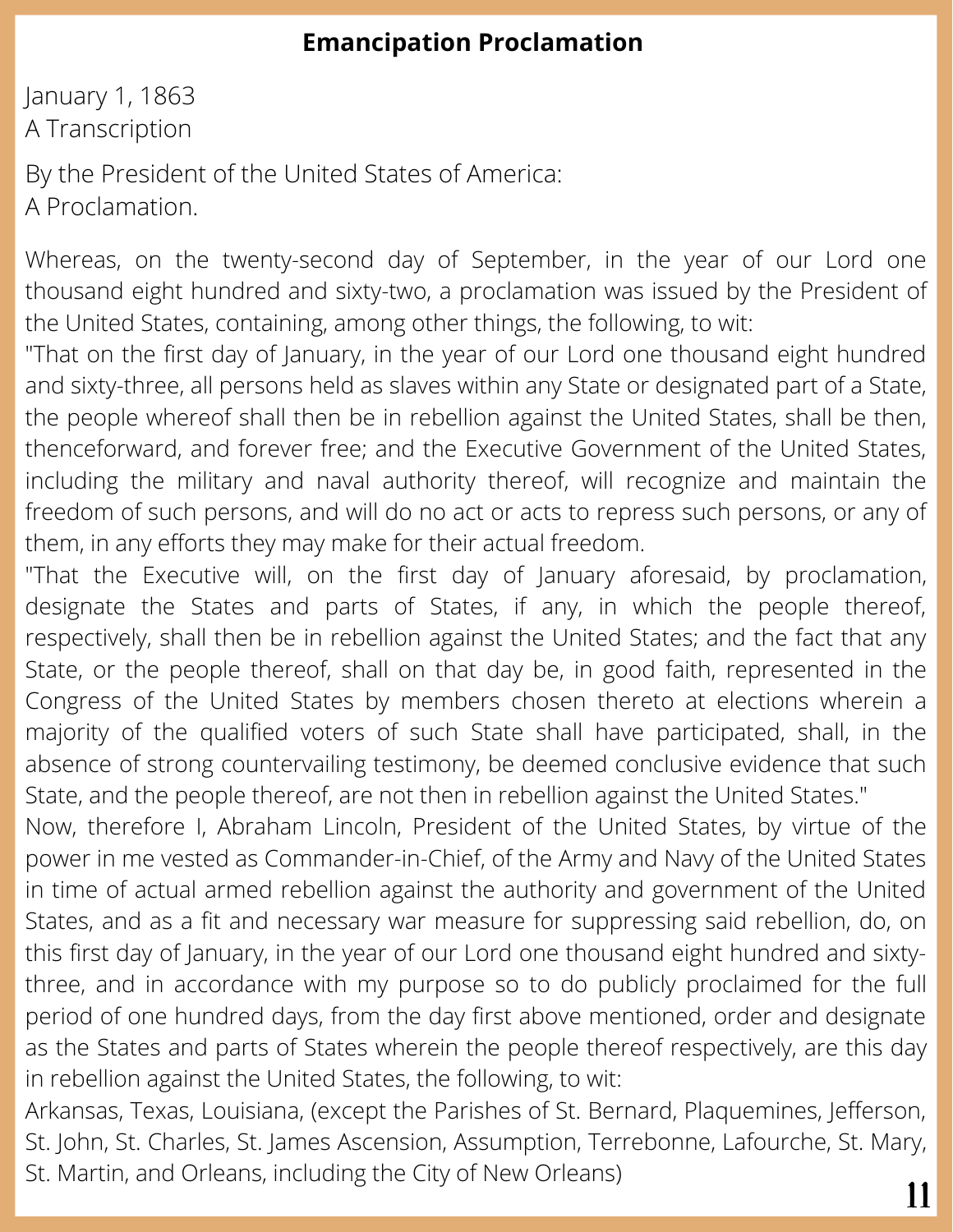Mississippi, Alabama, Florida, Georgia, South Carolina, North Carolina, and Virginia, (except the forty-eight counties designated as West Virginia, and also the counties of Berkley, Accomac, Northampton, Elizabeth City, York, Princess Ann, and Norfolk, including the cities of Norfolk and Portsmouth[)], and which excepted parts, are for the present, left precisely as if this proclamation were not issued.

And by virtue of the power, and for the purpose aforesaid, I do order and declare that all persons held as slaves within said designated States, and parts of States, are, and henceforward shall be free; and that the Executive government of the United States, including the military and naval authorities thereof, will recognize and maintain the freedom of said persons.

And I hereby enjoin upon the people so declared to be free to abstain from all violence, unless in necessary self-defence; and I recommend to them that, in all cases when allowed, they labor faithfully for reasonable wages.

And I further declare and make known, that such persons of suitable condition, will be received into the armed service of the United States to garrison forts, positions, stations, and other places, and to man vessels of all sorts in said service.

And upon this act, sincerely believed to be an act of justice, warranted by the Constitution, upon military necessity, I invoke the considerate judgment of mankind, and the gracious favor of Almighty God.

In witness whereof, I have hereunto set my hand and caused the seal of the United States to be affixed.

Done at the City of Washington, this first day of January, in the year of our Lord one thousand eight hundred and sixty three, and of the Independence of the United States of America the eighty-seventh.

By the President: ABRAHAM LINCOLN

WILLIAM H. SEWARD, Secretary of State.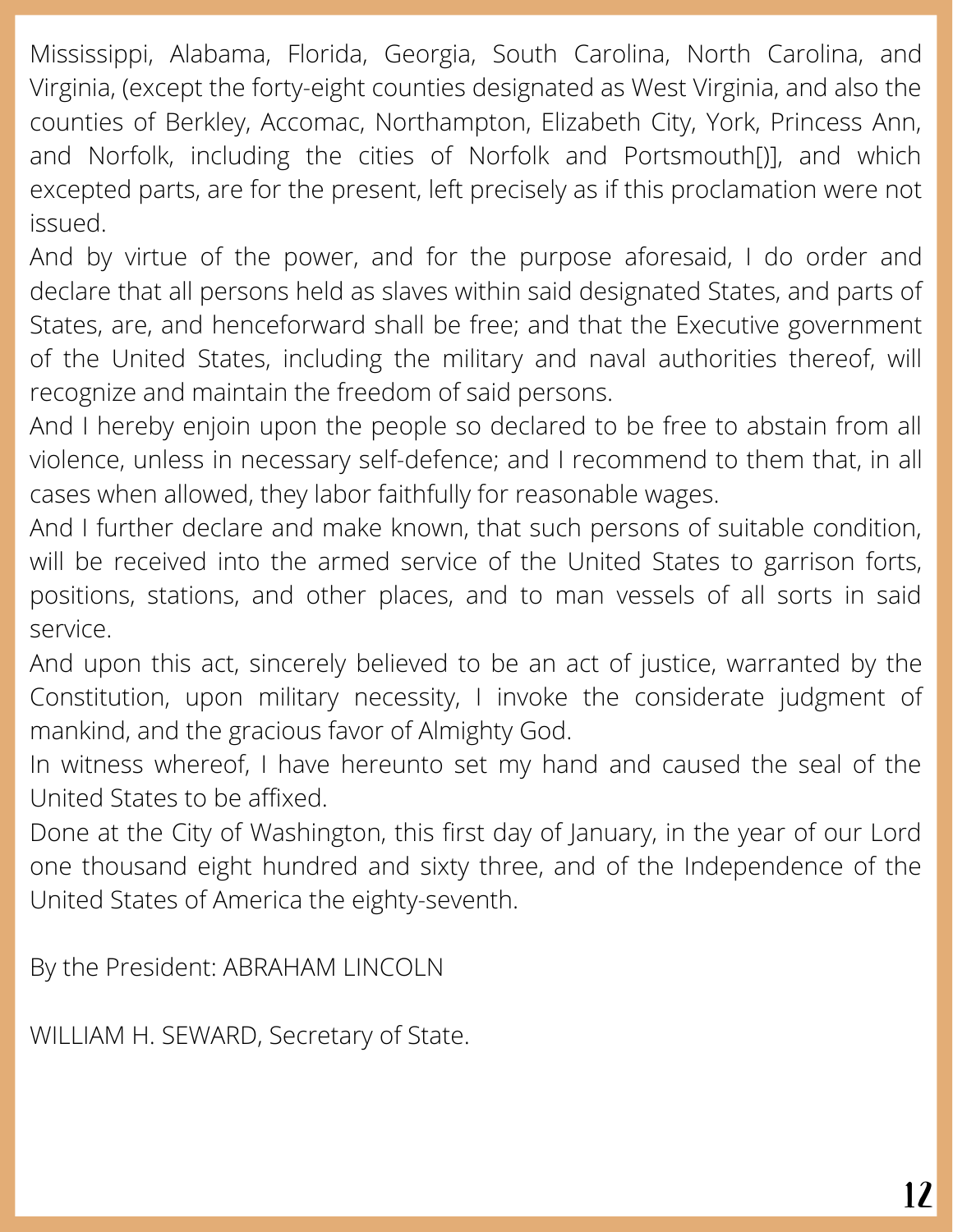### **Beyond Juneteenth**

Emancipation Days refer to the days formerly enslaved people were liberated. Juneteenth is the most well known of the American emancipatory holidays. After the Civil War, various Freedman populations developed different traditions surrounding their liberation days.

## **Other Famous Liberation Days**

#### **Emancipation Day | Virginia: April 3**

This liberation day was courtesy of the United States Colored Troops who not only bravely helped defeat the Confederacy in it's capital of Richmond, Virginia. They also delegated groups of troops to let their peers know of their liberation from slavery.

#### **Emancipation Day | Celebrated on nearest weekday of April 16 District of Columbia**

Abraham Lincoln signed the District of Columbia Compensated Emancipation Act on April 16th, 1862. This liberated 3,000 enslaved people in the district.

#### **Eight o' May Emancipation Day | Mississippi: May 8**

In Mississippi, the local celebrations commemorates the date in 1865 when African Americans in eastern Mississippi learned of their freedom

[Mississippi was the last state to ratify the 13th Amendment that ended slavery on February 7, 2013]

#### **Emancipation Day | Florida: May 20**

Emancipation was proclaimed in Tallahassee on May 20, 1865. Like their enslaved peers in Texas, they didn't learn of their freedom until 11 days after the end of the Civil War, and two years after the Proclamation first issued by President Abraham Lincoln freed those enslaved in Southern states.

#### **Emancipation Day | Georgia Weekend of May 29**

One of the earliest recoded Emancipation Days, this festival is held every weekend of May 29th to commemorate when enslaved people in Thomaston, Georgia learned and celebrated their freedom.

#### **Emancipation Day | Kentucky: August 8**

Emancipation Day is celebrated on August 8 in western Kentucky as slaves in those counties learned of their freedom. President Andrew Johnson recognized this holiday for Eastern Kentucky.

#### **Emancipation Day | Maryland: November 1**

This is one of the latest Emancipation Days. This wasn't signed into state law until 2013. Slavery was abolished in Maryland just six months before the end of the Civil War. Maryland's slavery abolishment also was approved two months before the U.S. Constitution's 13th Amendment was passed by Congress, and a full year before the 13th Amendment was ratified.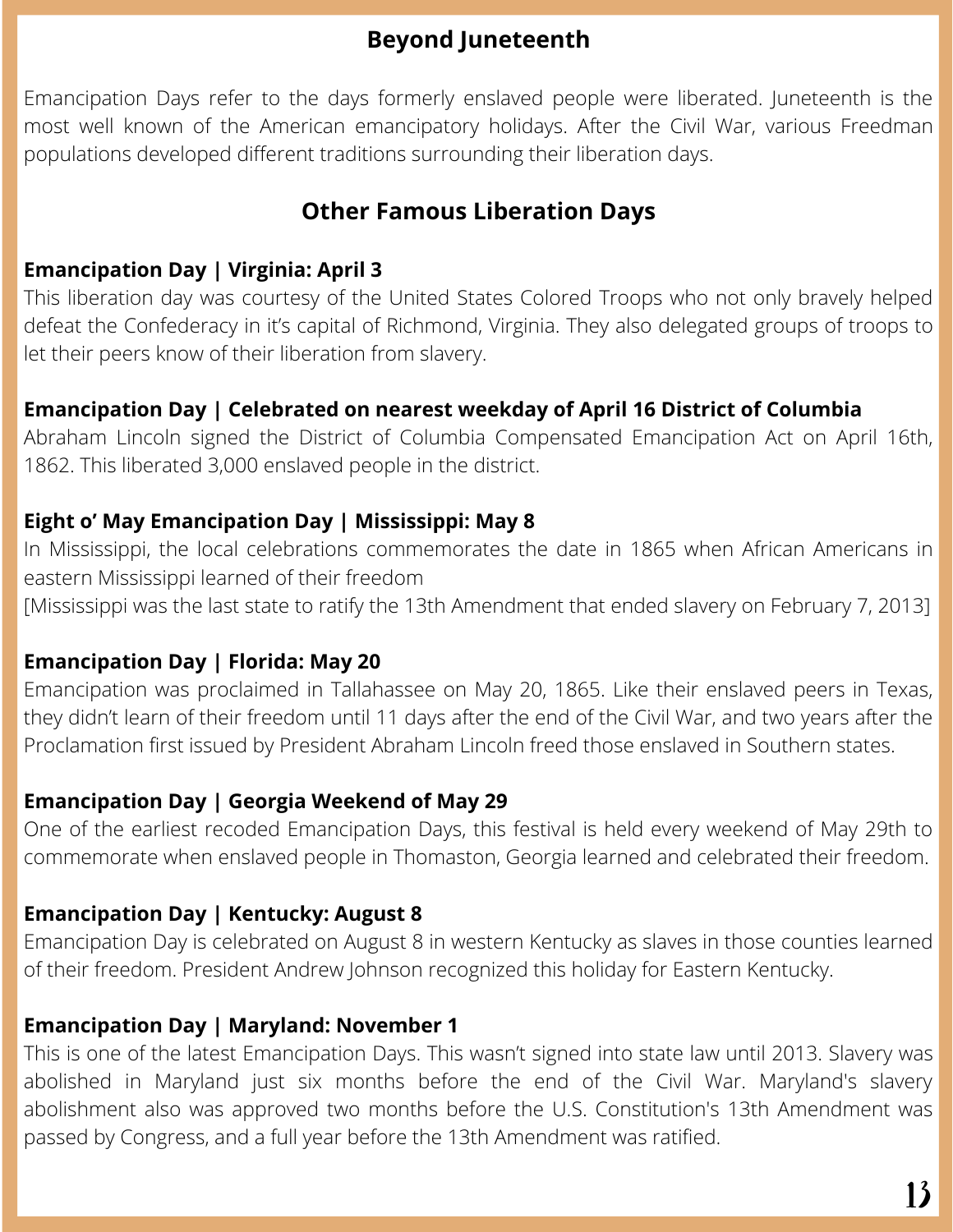Many states, commemorate their emancipation days on January 1 as that day relates to the way enslaved people were sold as well as being the day the Emancipation Proclamation was delivered. Historically, enslaved people were sold on New Year's Day and were expected to separate from their families on January 2nd. Lincoln's declaration of the proclamation was a repudiation of that practice and an opportunity for freed slaves to take the trauma of slavery and celebrate their newly found freedom.

# **Emancipation Day | January 1**

- Arkansas
- South Carolina
- North Carolina
- Louisiana

Sources US [Emancipation](https://www.officeholidays.com/holidays/usa/dc/us-emancipation-day) Day [Link] Explore our [Emancipation](https://dos.myflorida.com/library-archives/research/explore-our-resources/emancipation/) Days: Florida [Link] [Emancipation](https://en.wikipedia.org/wiki/Emancipation_Day) Day Wiki [Link] New Year's Day [Emancipation](https://time.com/5750833/new-years-day-slavery-history/) Days [Link]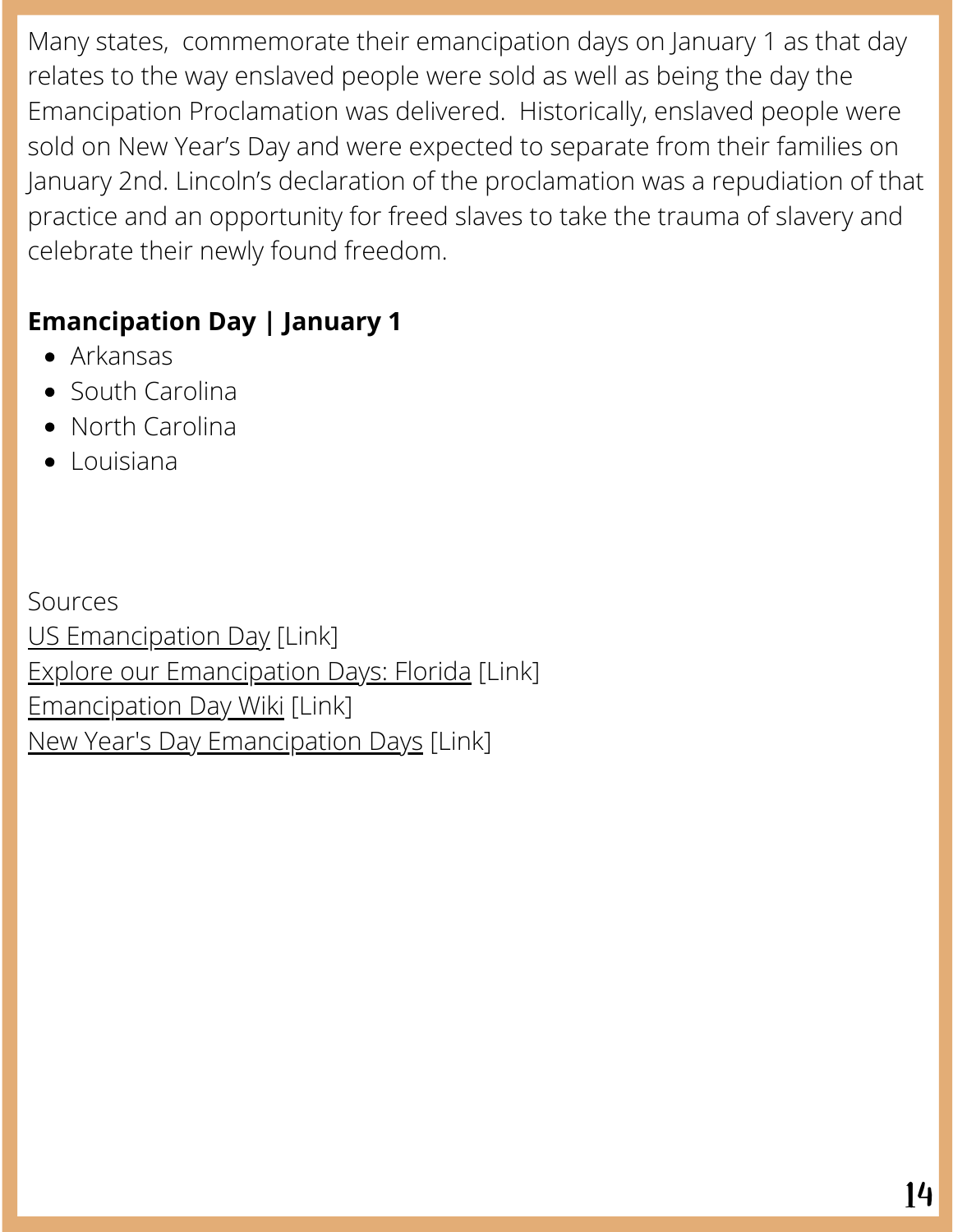## **Blessing over Red Drink**

On Juneteenth we drink red beverages. On this day, red symbolizes the blood shed during enslavement and on the journey to freedom. The color red also symbolizes the perseverance of the American Descendants of Slavery in America.

We invite you to consider the labor that went into the creation of your beverage, from planting the seed to farming the land to harvesting the crop to extracting your juice. Reflect on the manufacturing, and how the bottle you poured moved across boundaries so that you could select it from a store shelf. As you say the following blessing, be intentional about the one you choose: vine fruit or tree fruit and the different types of labor involved in each.

Traditional Blessing: Hebrew

## ָּבָרוּךְ אַתָּה יִיַ, אֱלֹהֵינוּ מֶלֶךְ הָעוֹלַם שֶׁהַכֹּל נְהָיָה בְּדָבָרוֹ.

#### English

Blessed are You Hashem our G-d King of the universe, Everything was created through His words.

Transliterated Baruch Atah Adonai, Eloheinu Melech Haolam, Shehakol Nihyah Bidvaro.

#### Optional Blessing:

Blessed are you G-d, protector of the universe, shield us with your mercy and grant rest to those who made this meal possible. May we take on their burdens this day as we remember that we were once slaves in the land of Egypt and that through your miracles, you set us free. Through our actions, may we help others be set free.

*\*On Shabbat: Follow this blessing with borei pri hagafen |* פןֶגָּהַ ריִפְּ ראֵוֹבּ *over grape juice/wine* 15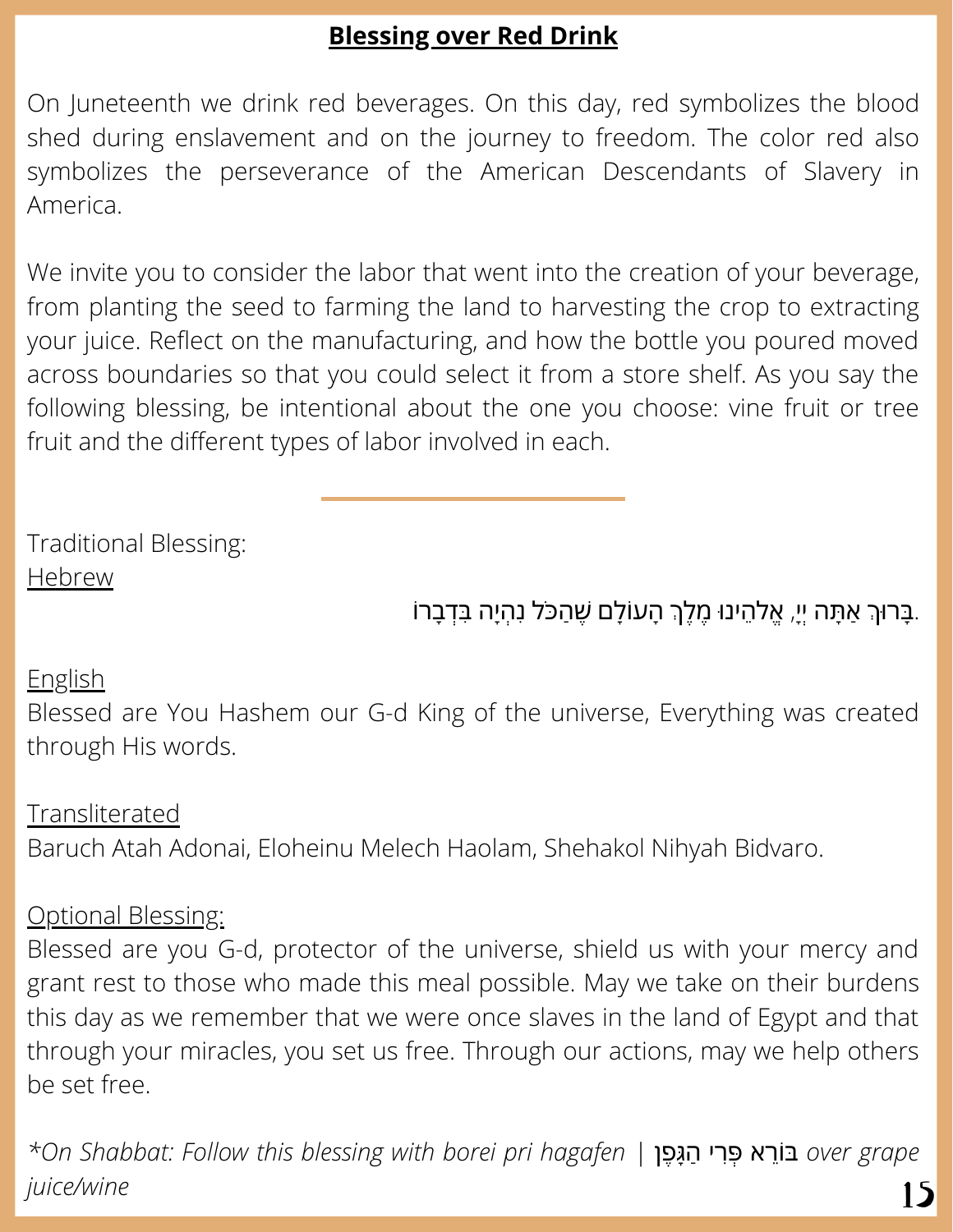# **Handwashing**

Water is rich with symbolism in our tradition. It is a source of sustenance and purification, it can represent our Torah and in some Kabbalistic circles it can represent mercy and grace. In each book of the Torah we see representations of the power of water from the beautiful separation of the waters to the devastation of the floods. We see Miriam as the connection to water during the Exodus and how there was no more water after she died. We see the use of bitter waters to determine fidelity in Numbers and the rules of ritual cleansing in Leviticus. And during Moses' farewell address, he promises that we will live in a land with flowing streams and abundant pools of water. In The Water Dancer by Ta-Nehisi Coates, we see water as a medium for transformative power on the underground railroad.

On Juneteenth, we remember the horrors of the Middle Passage as Africans were kidnapped from their homes and forced onto boats, shackled and beaten as they were carried across oceans to be held in bondage in a foreign land. We remember that not enough people saw the enslaved as people and it took almost 250 years for White Americans to decide that slavery was no longer in its economic best interest and that the enslaved needed to be set free.

As you say the following blessings we invite you to embody the journey across oceans and the work one's hands must do to liberate others. How does your body need to rest in order to be renewed in this charge? In what ways can we use our hands to help us hear the work that needs to be done?

Blessing over handwashing

# ָּבָּרוּךְ אַתָּה ה׳ אֱלֹהֵינוּ מֶלֶךְ הָעוֹלָם אֲשֶׁר קִדְּשָׁנוּ בְּמִצְוֹתָיו וְצִוָּנוּ עַל נְטִילַת יָדַיִם

Baruch ata Adonai, Eloheinu Melech ha-olam, asher kidshanu b'mitzvotav vitzivanu al n'tilat yadayim.

Blessed are You, Lord our God, King of the universe, who has sanctified us with Your commandments, and commanded us concerning the washing of the hands.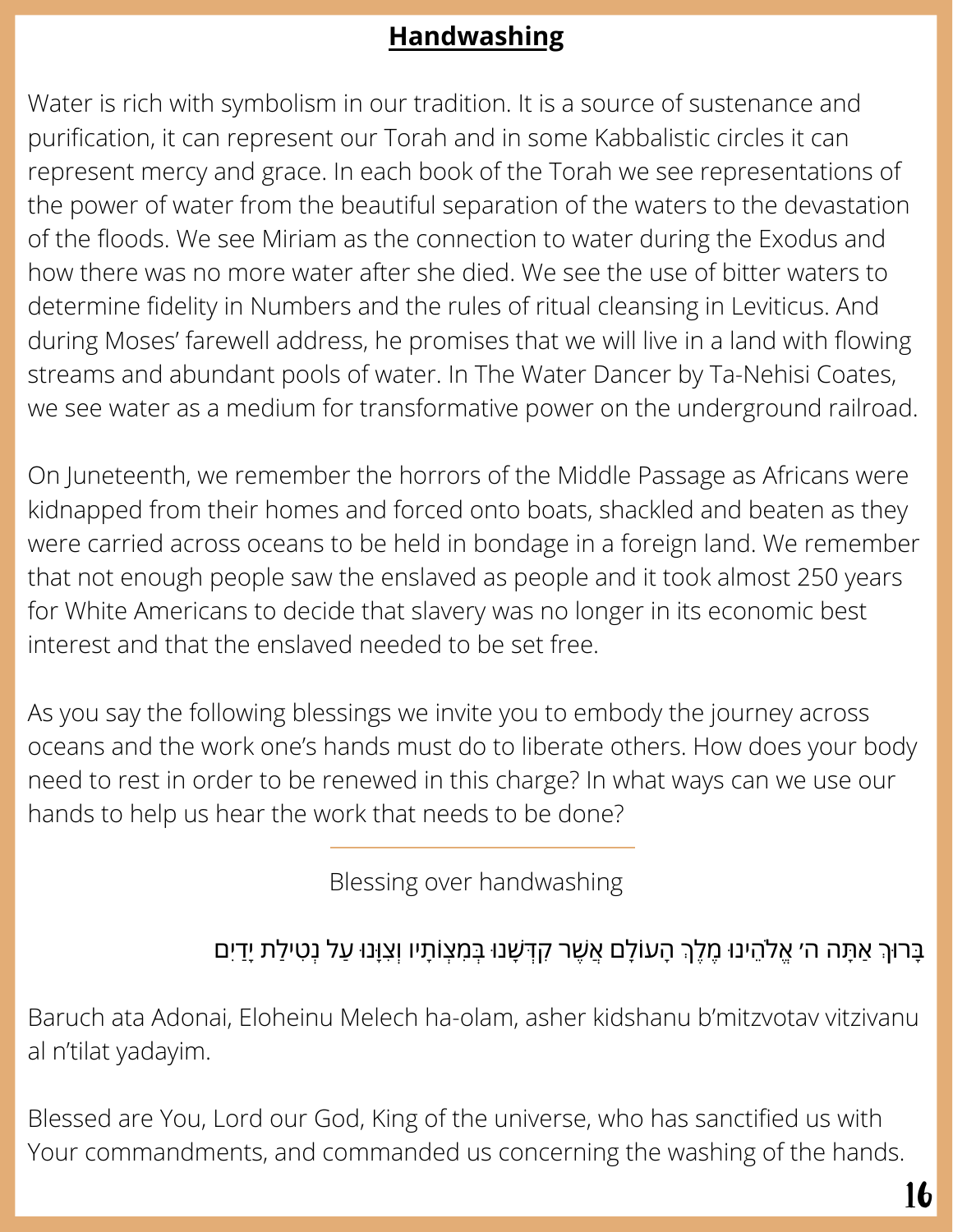# **HaMotzi**

When we say HaMotzi, we are thanking G-d for bringing food from the earth to sustain us. On Juneteenth, we add on a layer of awareness that in our time, people are doing the backbreaking labor to create the challah we are blessing.

Traditional blessing

# ָבְּרוּךְ אַתָּה יִיָ, אֱלֹהֵינוּ מֶלֶךְ הָעוֹלָם הַמּוֹצִיא לֶחֶם מִן הָאָרֶץ.

Blessed are You Hashem our God King of the universe, Who brings out bread from the earth.

Baruch Atah Adonai, Eloheinu Melech Haolam, Hamotzi Lechem Min Ha'aretz.

Optional Blessing: Blessed are you G-d, protector of the universe, we thank you for allowing us to be born into freedom. With our freedom we help others to be free.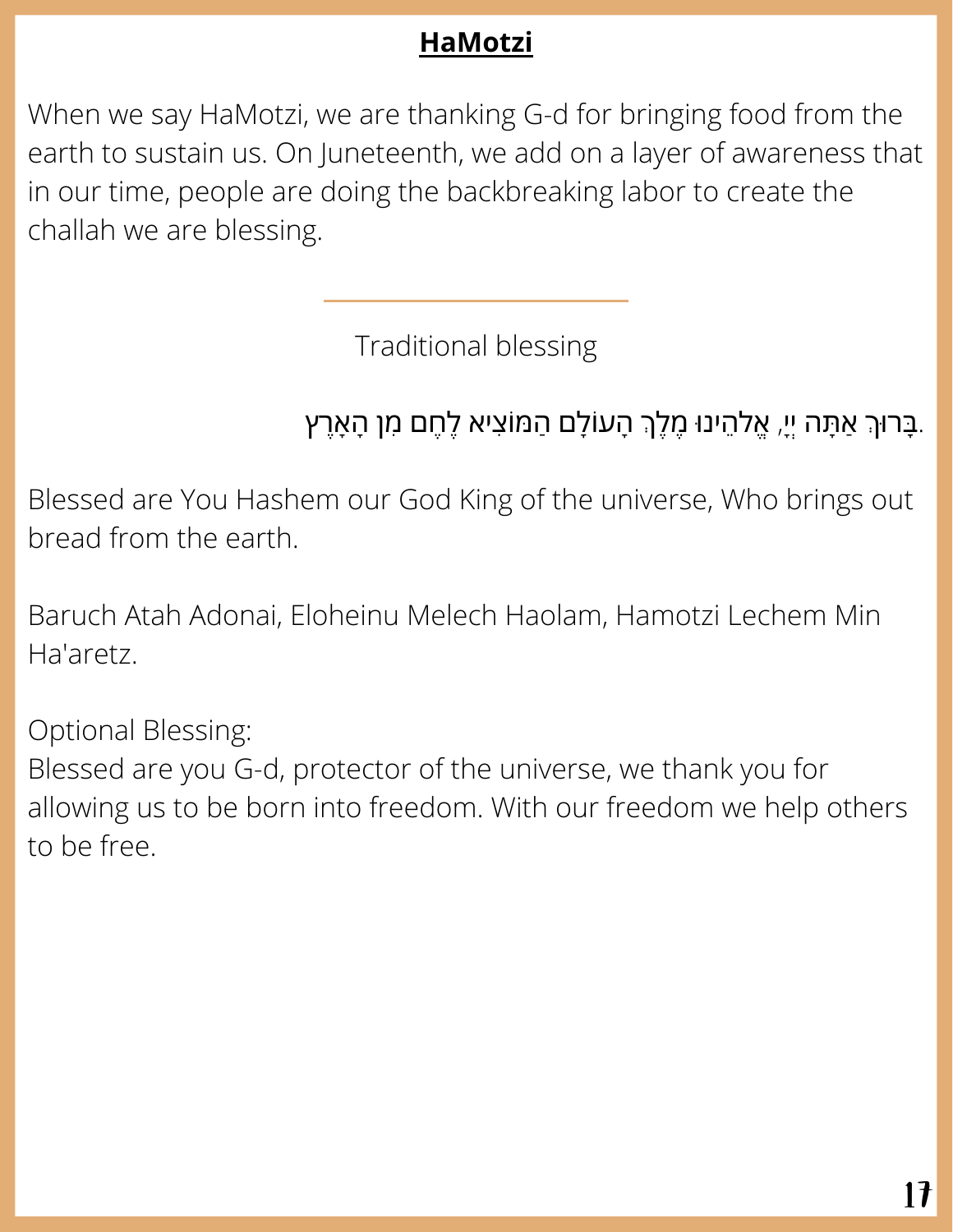### **Lifting our Voices**

#### Interview with Uncle Billy McCrea, Jasper, Texas, 1940

**John A. Lomax:** What do you remember about the, when slavery was over? **Uncle Billy McCrea:** When slavery was over, let me see if I can't tell you about that. **John A. Lomax:** Well you said you, they all kept going, tell be about them coming through here with cannons.

**Uncle Billy McCrea:** Yes, yes. Now I'll tell you when slavery, way back in slavery time, I was standing at, that's when the Negro was free. I would, we all would go out every day, right here in town, to see the Yankees all going back home. I can recollect just as good. They'd just have, they'd have, uh, six and eight mules to a cannon, going through and bolts on them there, uh, uh cannon, cannon. Then they'd take the wagon, and have bolts all on them wagons. Now, walk, nothing but them mules, nothing but them mules, and one man a-riding, riding two mule, we all use to take a look at them. You understand? All day long be crossing, I remember just as well, and all the Yankees I recollect was blue, was dressed in blue clothes, I can remember it, with ??? blue junk right here, and had a little pin on, on the coat right there. In fact I'm, and course it was up here. You, yeah, I recollect just as well, day they come around, and they, black mules, have uh, maybe, oh I don't know how many black horses. Men they come along in with lot of these old gray mules, on it, hitched to them cannon, cannon. And then they come back with horses, sorrel horses. Horses to [unintelligible]. That way for two days, they was going out through Jasper, two day. And I remember and the Yankees stop here, and the Yankees stop right here on the courthouse square. I was a good size boy then. And then what they call Freedman Bureau, you hear tell of it ain't you? And they prosecuting people you know, what they do, you know, and all like that, and I mean just as hard as they could. I've seen two mens they had they were punishing for what they do. And I see them just take them. I, uh, uh, uh, had [unintelligible] a big tent. We, we boys would go out and see them, and they'd take them, hang them up by his thumb. And just let that-tip- [unintelligible] hang out so many men then let him down. That's the punishment they got. I recollect an old man that they had in town, an old dep, uh, sheriff. His name was Yankee White. And the man, the judge's name, I forgot his name. But anyhow I know you recollect Yankee White. That's when you was young. Well then they come, and my old master, old Col. M. he bought one, two of the horses from him. I recollect, I rode the horse a many a time. One of those big horse they  $18$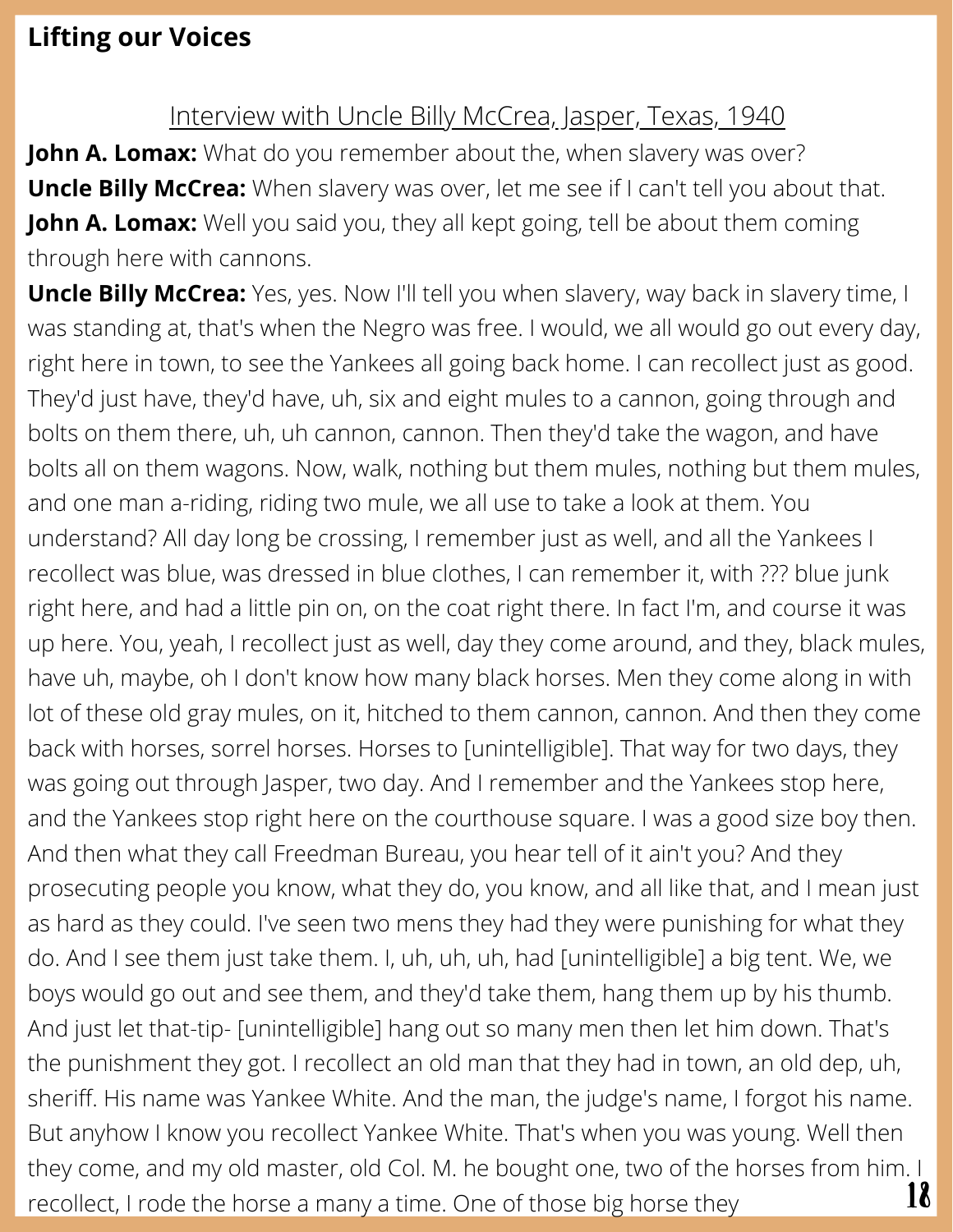call Yankee Tom, big sorrel horse. And another big old horse was a saddle horse, old Col. M. bought, and he was called B[oston (?)]. He was a great big black horse. Now [unintelligible] he took them all down to the farm, I recollect all of that. I was a big, big boy then. A good big boy. And the Yankees had come, and after a while there'd be a whole troop of men come, they said they was Yankees. All walking, all walking. That crew of Yankees would go through. Next time you see, there come a whole troop of Yankees, all riding horses, big guns a-hanging on in there, and all like that you know. Yeah. We all would standing looking at them, all going home. And I said, I ask them, I said, I ask them, I say, "Mama, where they, where they going?" Said, "They all going home now." And old Col. M. that was our master, he was in there, and he say, "Well, Harriet, all of you niggas is all free now. Yankees all going home." I remember that just as well. Right, right in town where we living at. Right above the new, the new, uh, Post Office. That was my old, old master's home, right, uh, up, up above the old new Post Office. Well that is his square, from that Post Office clean down to the Citizen Bank. All that was his whole square there. And clean over to the old part, coming on up to, toward the Methodist Church. That was my old master's place. I can remember he was a speculator. I can remember it, I was good big boy then. He had a big old shed there. And he, and he had cotton all in that shed, and we boys would all go up and play in that shed everyday. And he had, a, had wagon, every, everyday he'd load up all them wagon and take all that cotton and go off, go off. Now you see, that, that was in slavery time. I recollect just as well, and he'd bring back whole lot the colored people. Old Col. M., they said he was a speculator. And he sell them to all these people around this country. There's lot of old people, they all dead now, what he brought there and sold. He'd go off and bring them in. I recall that my old, my old, my old papa was his wagoner. I used to go, he used to carry me with him all the time. Used to haul cotton, carry cotton from Jasper to Wise's Bluff. And, and carry it to Wise's Bluff, and they'd carry cotton over here and weigh it up at a place they call uh, forgot that place now. Carry cotton there and weigh it. I remember he used to be, he used to always work. I was good, big boy at the time, and he had a oxen, had a old, had a oxen, had a old oxen name Brandy. That how come he was his wagoner. He'd get tired and sit down. "Bill." "Yes sir." "Get on, that, get this whip and get on it." And I'd ride old Brandy. Ride old Brandy, drive the rest of them. Ride him, till I get tired and get down, then walk side of them. I been, I own it, I been through a heap [laughs] all that stuff. That, that was in slavery time, that was old slavery time, it was. And I remember I can tell you some more about slavery time. Right down, [mumbles], right down close to Miss, uh, M.'s place there was an old jail house there, old log jail house. Old log jail house was there. That, that's only, that's all, that's the, that's the way, and wasn't no, wasn't no court, wasn't no, uh, some king of courthouse, I recollect it.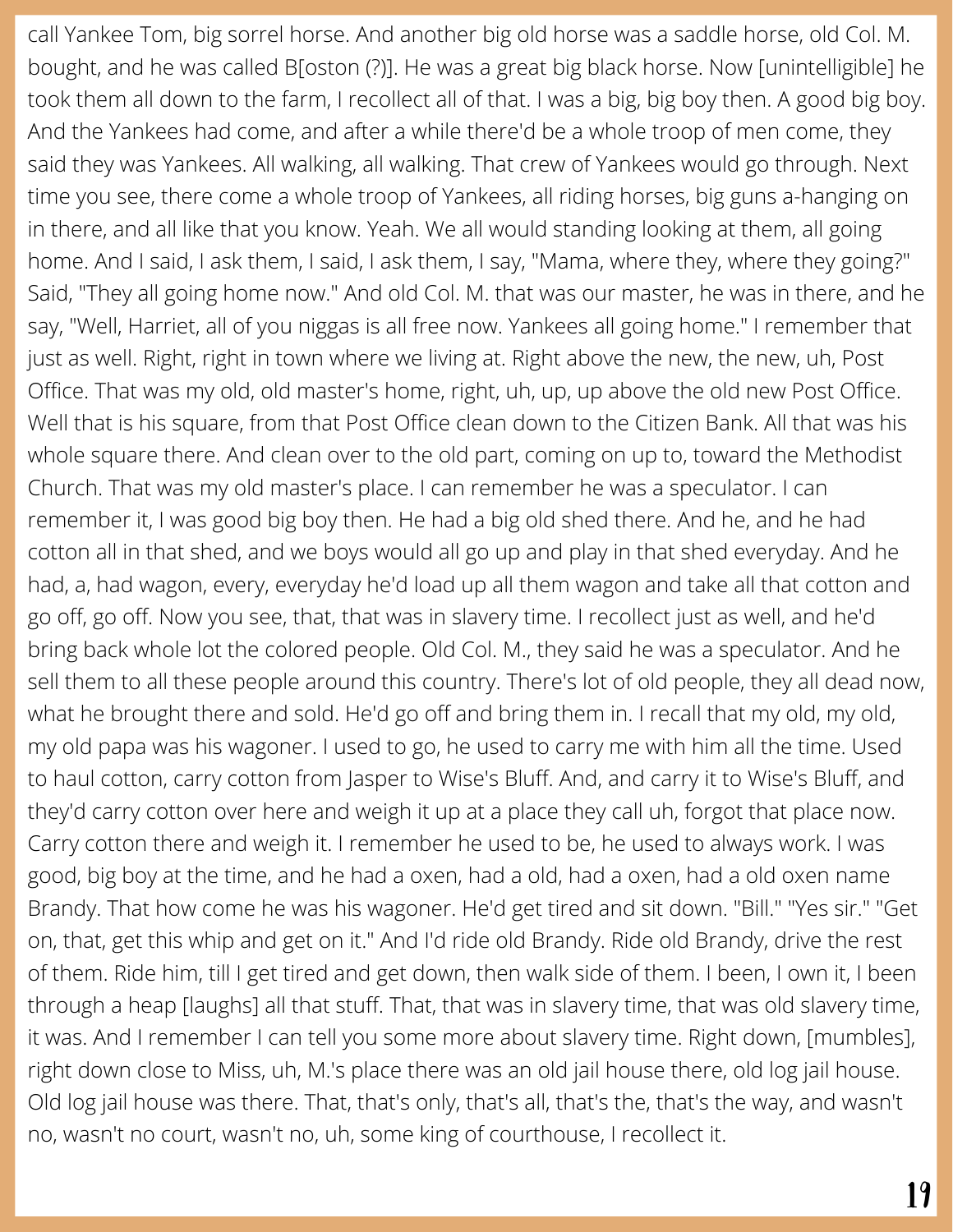And used to put prisoners in that jailhouse. And me, me and another young white fellow I believe his name C. M., [unintelligible]. And we used to go home to people that worked in the kitchen. We used to go home and steal bread and stuff and poke it through them little bars to the prisoners. We was boys. That's right here in Jasper. And it was an old log jailhouse. And all around [unintelligible]. And I recollect one time, we all was looking at it. And they, and they brought in, had hounds. And they brought them hound in and brought three niggas with them hound, runaway niggas, you know, caught in the wood. And they, right, right across, right at the creek there, they take them niggas and put them on, and put them on a log lay them down and fasten them. And whup them. You hear them niggas hollering and praying on them logs. And there was a nigga bring them in. Then they take them out down there and put them in jail.

**Ruby T. Lomax:** That'll be enough. [slight pause]

**Uncle Billy McCrea:** Now I see all of that I was a boy. [tape gets stuck and interview ends]

END OF SIDE A Interview with Billy McCrea | Library of [Congress](http://www.loc.gov/item/afc1940003_000133)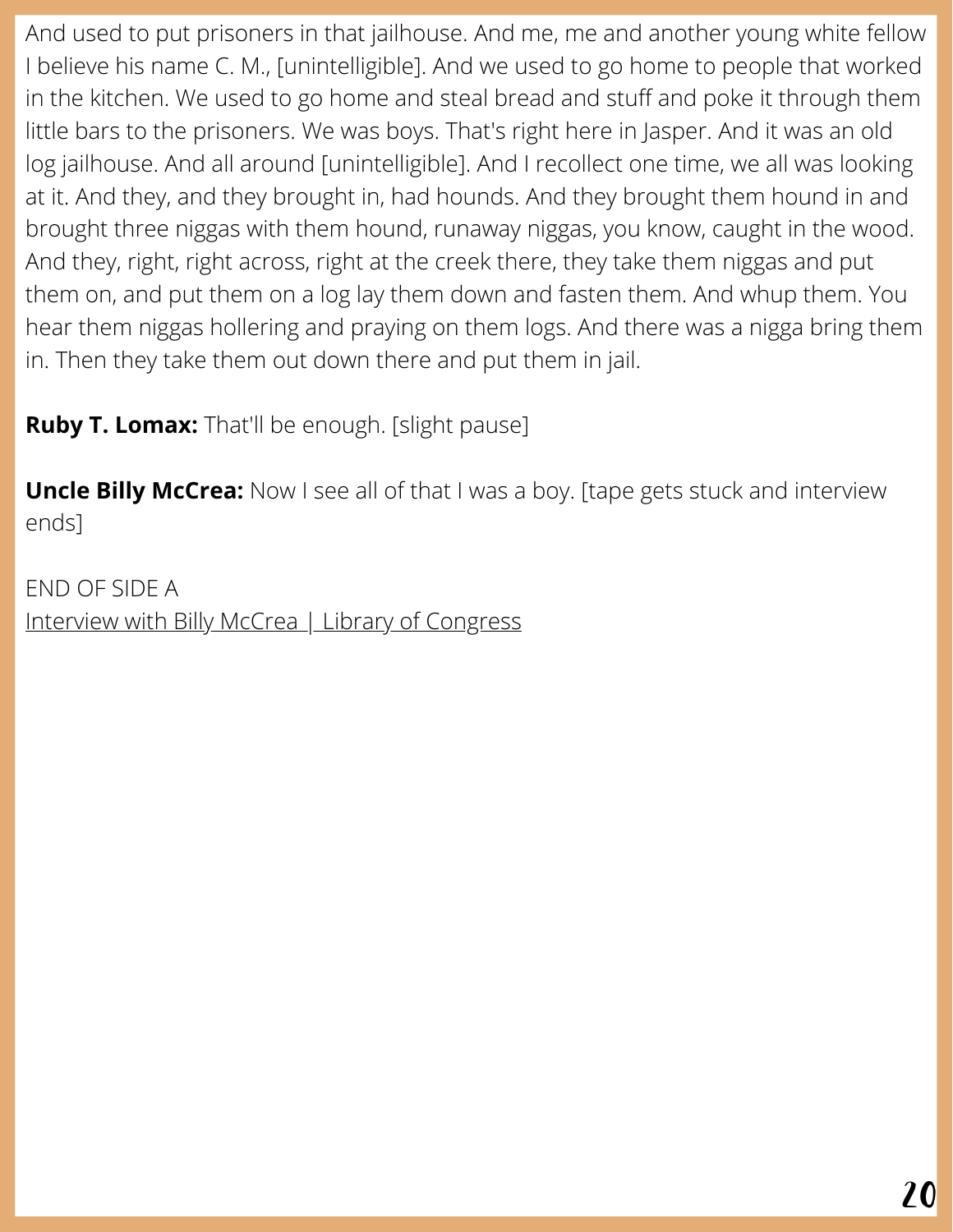# **Giving Thanks**

It is important that we take moments every day to express our gratitude for all that we have.

ְמֹוֹדִים אֲנַחְנוּ לָךְ שָׁאַתָּה הוּא ה׳ אֱלֹהֵינוּ וֵאלֹהֵי אֲבוֹתֵינוּ לְעוֹלָם וָעֵד צוּר חַיֵּינוּ מָגֵן יִשְׁעֵנוּ אַתָּה ה ּוא ְלדֹור ָודֹור נֹוֶדה ְּלָך ּוְנַסֵּפר ְּתִהָּלֶתָך ַעל ַחֵּיינ ּו ַהְּמס ּוִרים ְּבָיֶדָך ְוַעל ִנְׁשמֹוֵתינ ּו ַהְּפק ּודות ָלְך ְוַעל ִנֶּסיָך ֶׁשְּבָכל יוֹם עִמָּנוּ וְעַל נִפְלְאוֹתֶיךָ וְטוֹבוֹתֵיךָ שֶׁבְּכָל עֵת עֶרֵב וָבֹקֵר וְצָהֶרָיִם ֿהַטּוֹב כִּי לֹא כָלוּ רַחֲמֶיךָ וְהַמְרַחֵם כִּי לֹא תַמוּ חֲסָדֵיךָ ְמֵעוֹלָם קִוְינוּ לָךְ

Modim anachnu lach sh'ata hu Adonai Eloheinu v'elohei avoteinu l'olam va'ed. Tzur chayenu, magen yeshuateinu ata hu l'dor vador.

Nodeh lecha u'nesaper tehilatecha chayeinu hamesurim b'yadecha v'al nishmoteinu ha'pekudot lach v'al nisecha shebechol yom imanu v'al niflotecha v'tovotecha shebechol et: erev, vavoker, v'tzohorayim.

Hatov ki lo chalu rachamecha v'ham'rachem ki lo tamu chasadecha. Mei'olam kivinu lach.

We give thanks to You that you are the Lord our God, and God of our ancestors forever and ever, Rock of our lives and Shield of our salvation from generation to generation.

We give thanks to you and recount your praises, for our lives that are entrusted in your hand, and for our souls that are in your safekeeping, and for your miracles that are with us every day, and for your wonders and good deeds that are with us at all times: evening, morning, and midday.

Good One, your mercies never fail us, Compassionate One, your loving kindness never ceases.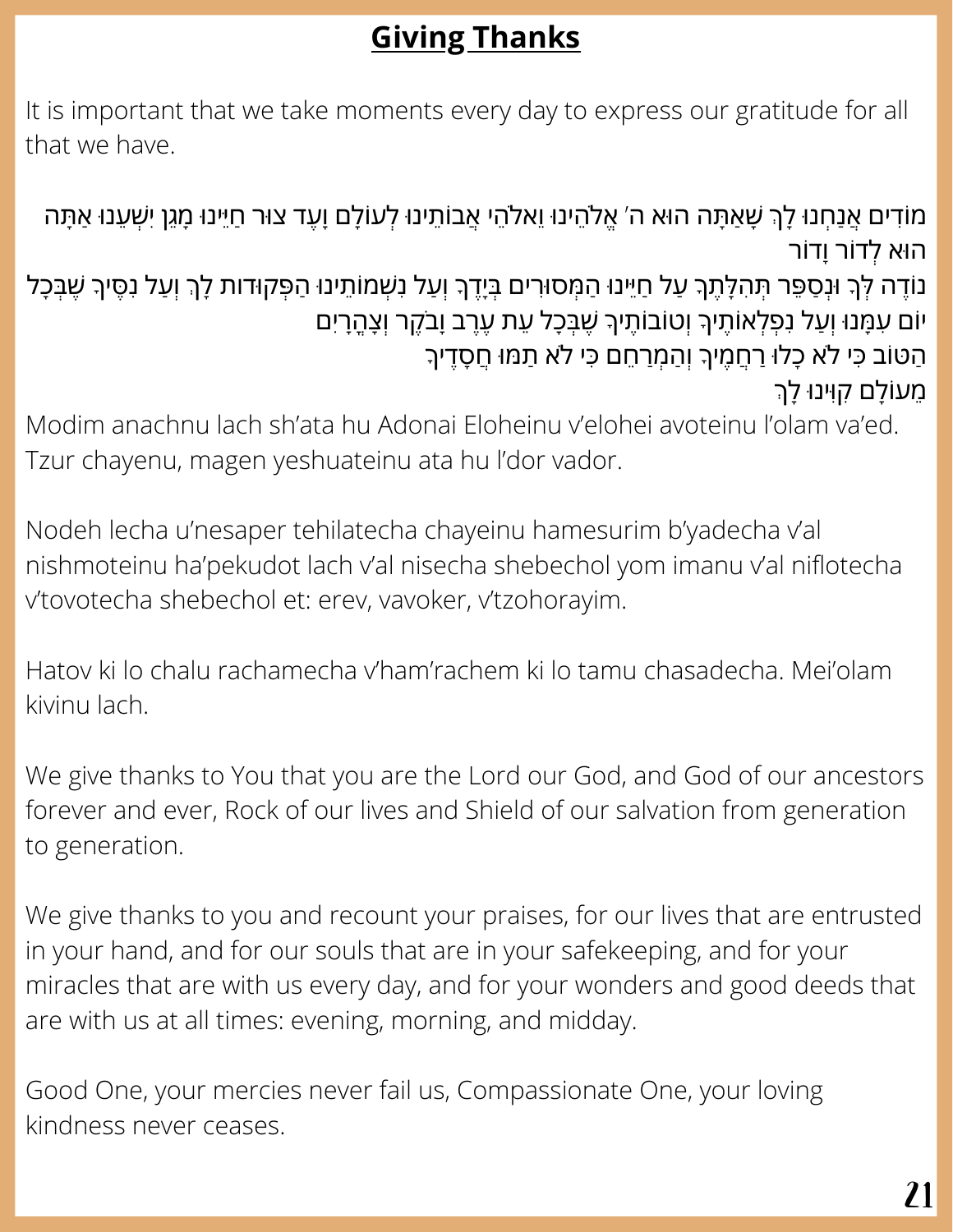# **Still I Rise By Maya Angelou**

**You may write me down in history With your bitter, twisted lies, You may trod me in the very dirt But still, like dust, I'll rise.**

**Does my sassiness upset you? Why are you beset with gloom? 'Cause I walk like I've got oil wells Pumping in my living room.**

**Just like moons and like suns, With the certainty of tides, Just like hopes springing high, Still I'll rise.**

**Did you want to see me broken? Bowed head and lowered eyes? Shoulders falling down like teardrops, Weakened by my soulful cries?**

**Does my haughtiness offend you? Don't you take it awful hard 'Cause I laugh like I've got gold mines Diggin' in my own backyard.**

**You may shoot me with your words, You may cut me with your eyes, You may kill me with your hatefulness, But still, like air, I'll rise.**

**Does my sexiness upset you? Does it come as a surprise That I dance like I've got diamonds At the meeting of my thighs?**

**Out of the huts of history's shame I rise Up from a past that's rooted in pain I rise I'm a black ocean, leaping and wide, Welling and swelling I bear in the tide.**

**Leaving behind nights of terror and fear I rise Into a daybreak that's wondrously clear I rise Bringing the gifts that my ancestors gave, I am the dream and the hope of the slave. I rise I rise I rise.**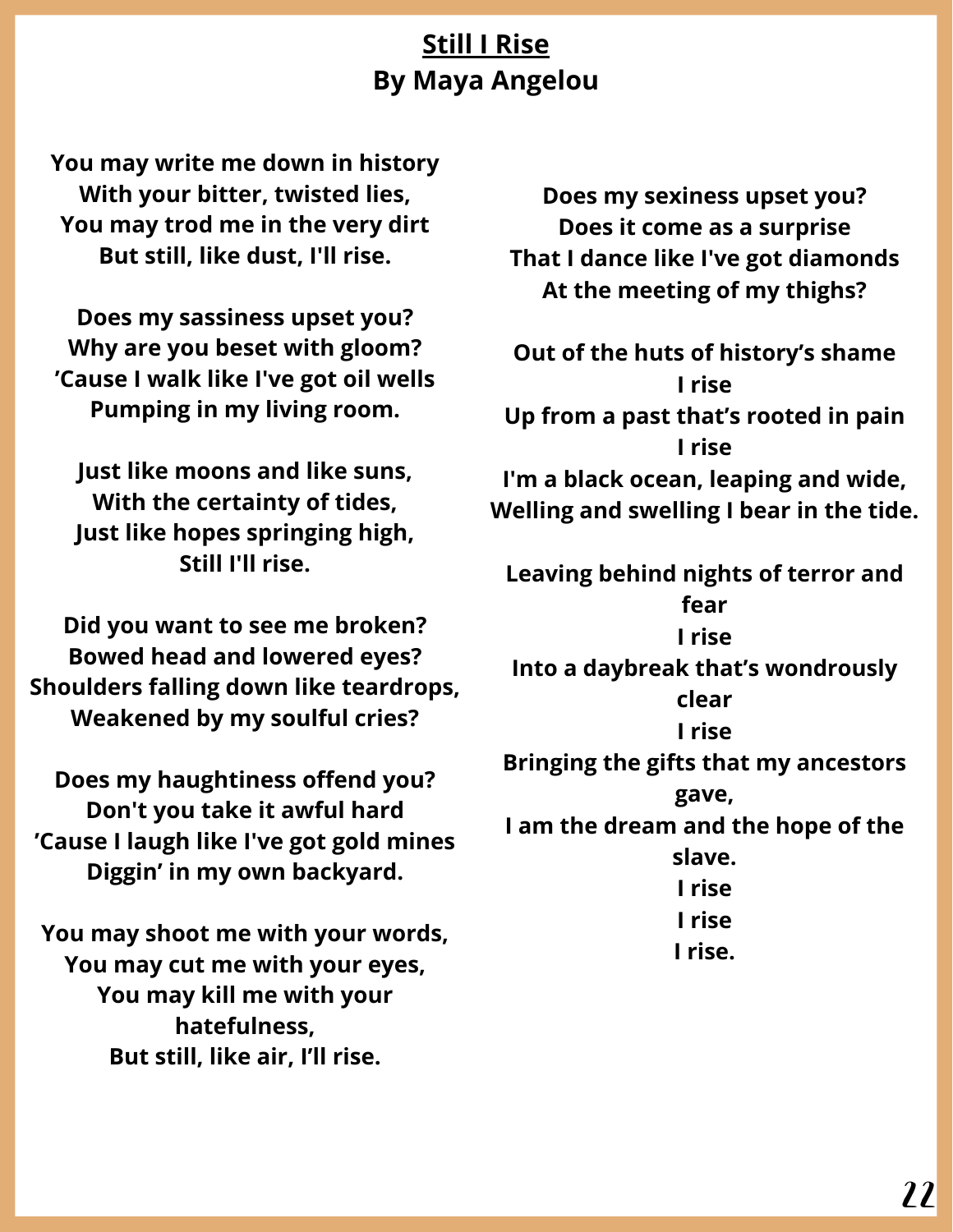# **Festive Meal**

Heather's mother shared the story of what Juneteenth meant to her as a child growing up in Texas. She recalled going to her grandmother's house and they would go to a picnic where they were served by White people. She said that even when she was a kid, she knew that the event meant a lot to the White people in her grandmother's town. She remembers the message being sent that it was their way of making up for their ancestors not freeing their slaves. When asked what she remembered eating, she emphatically said, "Texas BBQ of course!" that and Big Red.

We have included recipe cards of popular Juneteenth/Emancipation Day foods. Here are the traditional Juneteenth food categories you'll want to have at your meal:

- **Red Foods**: Strawberry soda, punch, hibiscus tea, red velvet cake, red beans and rice, hot sauce, fruits (strawberry, watermelon)
- **BBQ Foods**: Chicken, ribs, sausage, brisket, hot links with Texas BBQ Sauce
- **Foods of Prosperity**: Corn (symbolizes gold), cornbread, collard greens (bring good fortune), cabbage, Black-Eyed peas (represent wealth), potatoes, yams, sweet potatoes, tea biscuits, red velvet cake

These are some of the food items that help mark Juneteenth as a celebration of good luck. In "Juneteenth Food Traditions" Michael Twitty offers that "collard greens and sweet potatoes both offer historical context, as the foods were easy crops for the enslaved to harvest, store over the winter and prepare themselves at meal times." As different regions took Emancipation Day into their cultural practices, different local foods became staples. Some regions mark the holiday with fish fries and vegetarian friendly foods have been added to menus as well.